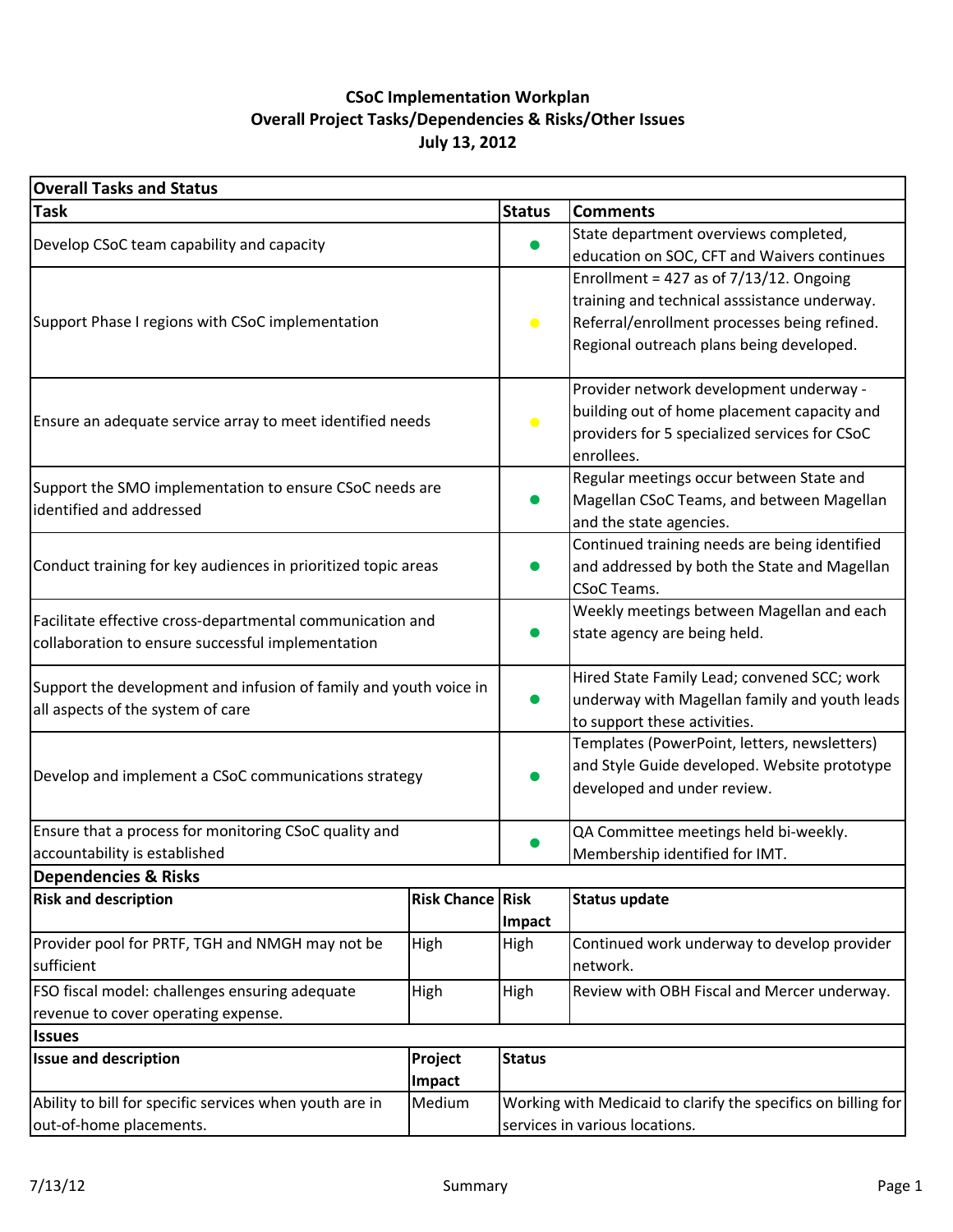|                 | <b>CSoC Implementation Workplan</b>                                                                                     |                               |  |                                   |             |                                                                                                                                                                                                  |  |
|-----------------|-------------------------------------------------------------------------------------------------------------------------|-------------------------------|--|-----------------------------------|-------------|--------------------------------------------------------------------------------------------------------------------------------------------------------------------------------------------------|--|
|                 |                                                                                                                         |                               |  |                                   |             |                                                                                                                                                                                                  |  |
|                 | Task Task                                                                                                               | Person Responsible Start Date |  | <b>Due Date</b>                   | Completion  | <b>Notes/Comments</b>                                                                                                                                                                            |  |
| #               |                                                                                                                         |                               |  |                                   | <b>Date</b> |                                                                                                                                                                                                  |  |
| $\frac{1}{1.1}$ | <b>Team Education/Capacity Building/Capability</b>                                                                      |                               |  |                                   |             |                                                                                                                                                                                                  |  |
|                 | Provide foundational information/education on systems<br>of care to all CSoC team members                               | Jody Levison-<br>Johnson      |  | 6/6/2011 8/31/2011                | 8/31/2011   |                                                                                                                                                                                                  |  |
| 1.2             | Work with individual team members to enhance their<br>understanding of their and their department's role in the<br>CSoC | Jody Levison-<br>Johnson      |  | 6/6/2011 8/31/2011                | 8/31/2011   |                                                                                                                                                                                                  |  |
| 1.3             | Review CSoC organizational structure and ensure<br>adequate staffing to meet needs                                      | Jody Levison-<br>Johnson      |  | 7/1/2011 7/31/2011                | 7/31/2011   |                                                                                                                                                                                                  |  |
| 1.4             | Develop Family Lead role/responsibilities for CSoC Team                                                                 | Jody Levison-<br>Johnson      |  | 7/15/2011 7/31/2011               | 7/31/2011   |                                                                                                                                                                                                  |  |
| 1.5             | Work with OBH Human Resources to develop Family<br>Lead job description                                                 | Jody Levison-<br>Johnson      |  | 8/8/2011 8/15/2011                | 8/15/2011   |                                                                                                                                                                                                  |  |
| 1.6             | Recruit and Hire CSoC Family Lead                                                                                       | Jody Levison-<br>Johnson      |  | 8/15/2011 9/30/2011<br>11/30/11   |             | 5/7/2012 New Family Lead Sheila Griffin began<br>$5/7/12$ .                                                                                                                                      |  |
| 1.7             | Provide foundational information to CSoC team members Yvonne Diaz<br>on the Department of Children & Family Services    | Domingue/Gwen<br>Jackson      |  | 8/1/2011 10/31/2011               |             | 10/31/2011 Scheduled for 10/31/11 team meeting                                                                                                                                                   |  |
| 1.8             | Provide foundational information to CSoC team members Janice Zube<br>on the Department of Education                     |                               |  | 8/1/2011 10/31/2011               |             | 10/31/2011 Scheduled for 10/31/11 team meeting                                                                                                                                                   |  |
| 1.9             | Provide foundational information to CSoC team members Traci Perry<br>on the Office of Behavioral Health                 |                               |  | 8/1/2011 10/31/2011               | 10/17/2011  |                                                                                                                                                                                                  |  |
| 1.10            | Provide foundational information to CSoC team members Jacqueline Page<br>on the Office of Juvenile Justice              |                               |  | 8/1/2011 10/31/2011               |             | 10/31/2011 Scheduled for 10/31/11 team meeting                                                                                                                                                   |  |
| 1.11            | Provide foundational information to CSoC team members Keith Durham<br>on Medicaid (SPAs, Waivers)                       |                               |  | 8/1/2011 10/31/2011<br>12/31/2011 |             | $1/27/2012$ Medicaid has started a series of<br>trainings on authorities and services<br>manual conducted via conference call<br>live meetings every two weeks.<br>Meetings will not be resumed. |  |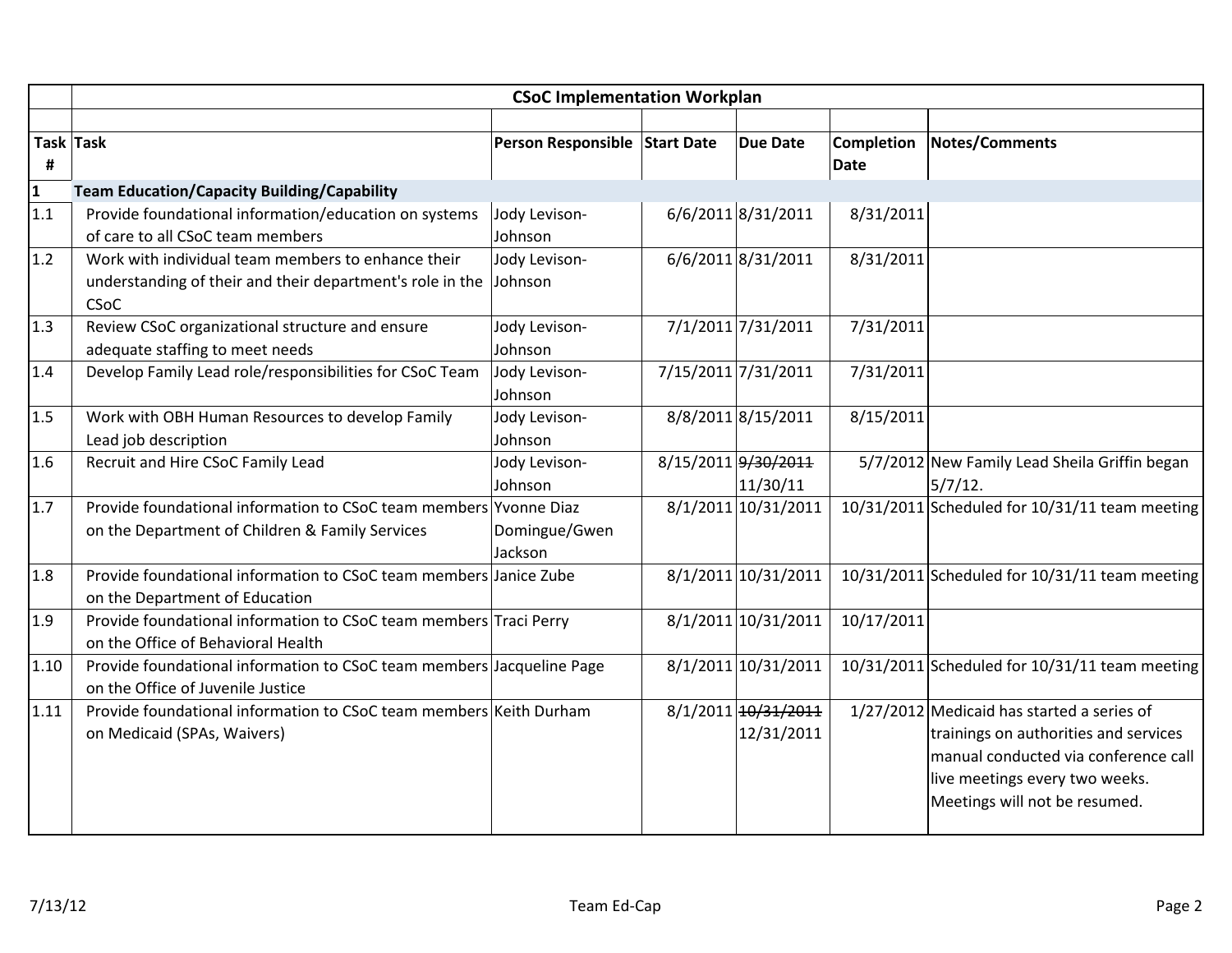|              |                                                                                     | <b>CSoC Implementation Workplan</b>            |  |                                   |                   |                                                                                                                                                                                                |  |  |
|--------------|-------------------------------------------------------------------------------------|------------------------------------------------|--|-----------------------------------|-------------------|------------------------------------------------------------------------------------------------------------------------------------------------------------------------------------------------|--|--|
|              |                                                                                     |                                                |  |                                   |                   |                                                                                                                                                                                                |  |  |
|              | Task Task                                                                           | Person Responsible Start Date                  |  | Due Date                          | <b>Completion</b> | Notes/Comments                                                                                                                                                                                 |  |  |
| #            |                                                                                     |                                                |  |                                   | Date              |                                                                                                                                                                                                |  |  |
| $\mathbf{1}$ | <b>Team Education/Capacity Building/Capability</b>                                  |                                                |  |                                   |                   |                                                                                                                                                                                                |  |  |
| 1.12         | Develop CSoC team's full understanding of the service<br>array available under CSoC | Keith Durham                                   |  | 8/1/2011 10/31/2011<br>12/31/2011 |                   | 1/27/2012 Medicaid has started a series of<br>trainings on authorities and services<br>manual conducted via conference call<br>live meetings every two weeks.<br>Meetings will not be resumed. |  |  |
| 1.13         | Update Team of DCFS protocols and procedures related<br>to CSoC Implementaion       | <b>Yvonne Diaz</b><br>Domingue/Gwen<br>Jackson |  | $3/1/2012$ 4/1/2012               | 5/31/2012         |                                                                                                                                                                                                |  |  |
|              | <b>END OF PROJECT</b>                                                               |                                                |  |                                   |                   |                                                                                                                                                                                                |  |  |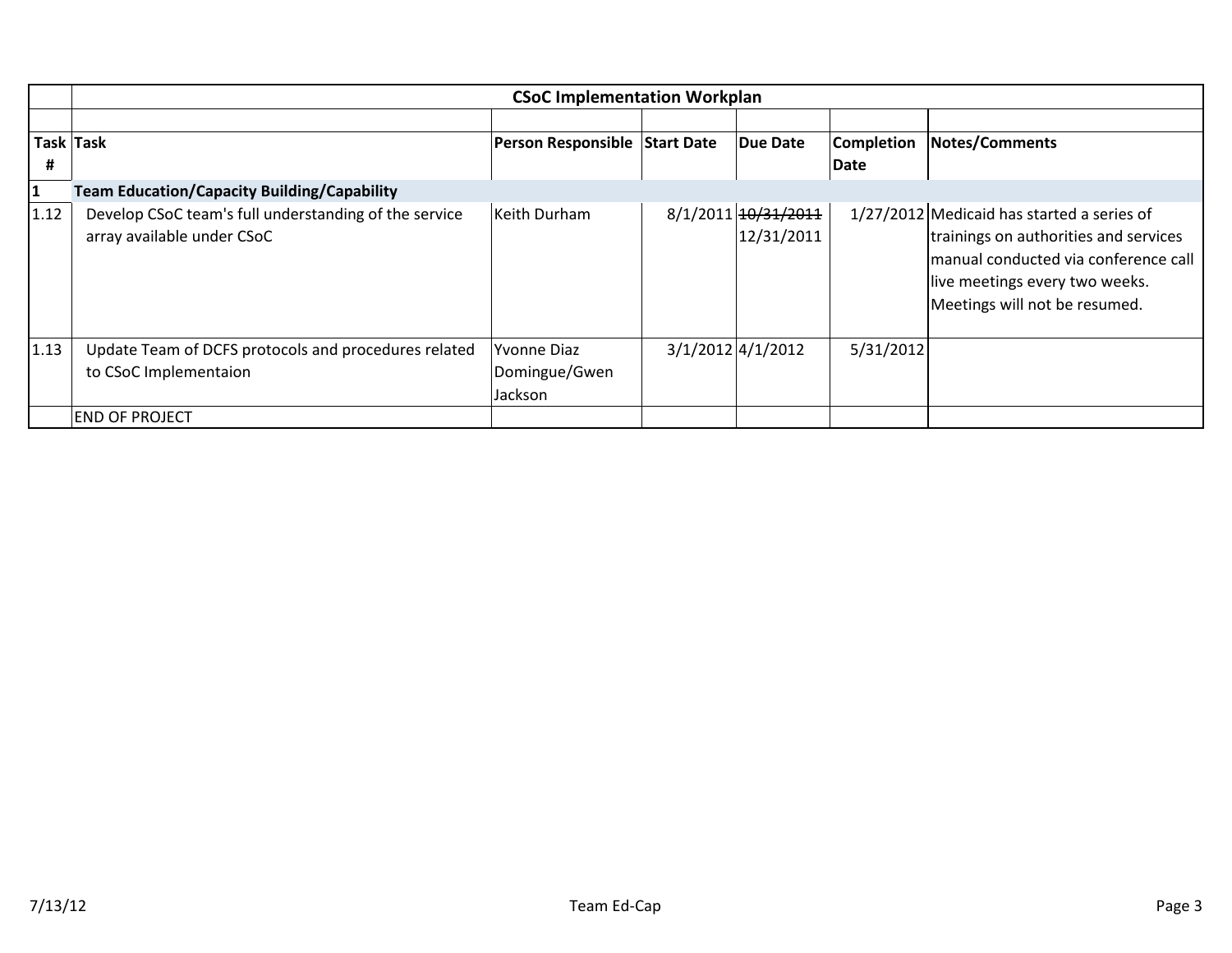|        | <b>CSoC Implementation Workplan</b>                          |                               |                    |                      |                   |                                                                         |  |
|--------|--------------------------------------------------------------|-------------------------------|--------------------|----------------------|-------------------|-------------------------------------------------------------------------|--|
|        |                                                              |                               |                    |                      |                   |                                                                         |  |
|        | Task Task                                                    | Person Responsible Start Date |                    | <b>Due Date</b>      | <b>Completion</b> | Notes/Comments                                                          |  |
| #<br>2 |                                                              |                               |                    |                      | Date              |                                                                         |  |
|        | Phase I WAA & FSO implementation                             |                               |                    |                      |                   |                                                                         |  |
|        | Assign CSoC Team Liaisons to the five implementing           | Jody Levison-<br>Johnson      |                    | 7/8/2011 7/8/2011    |                   | 7/8/2011 Region 2: Lisa Longfellow (OBH)<br>Region 7: Janice Zube (DOE) |  |
|        | regions                                                      |                               |                    |                      |                   | Region 8: Yvonne Diaz Domingue                                          |  |
|        |                                                              |                               |                    |                      |                   | (DCFS)                                                                  |  |
|        |                                                              |                               |                    |                      |                   | Region 9: Jacqueline Page (OJJ)                                         |  |
|        |                                                              |                               |                    |                      |                   | Jefferson Parish: Gwen Jackson (DCFS)                                   |  |
| 2.1    |                                                              |                               |                    |                      |                   |                                                                         |  |
|        | Conduct initial outreach via email/telephone with            | <b>CSoC Liaisons</b>          | 7/11/2011 Weeks of |                      | 7/25/2011         |                                                                         |  |
|        | implementing regions                                         |                               |                    | $7/11$ and           |                   |                                                                         |  |
| 2.2    |                                                              |                               |                    | 7/18/11              |                   |                                                                         |  |
|        | Hold initial face-to-face meetings with representatives      | <b>CSoC Liaisons &amp;</b>    |                    | 8/1/2011 Weeks of    |                   | 8/16/2011 Region 2: 8/10/11; 1/25/12 FSO and                            |  |
|        | from the region, WAA and FSO                                 | <b>CSoC Director</b>          |                    | $8/1, 8/8$ &         |                   | new WAA staff with Lisa                                                 |  |
|        |                                                              |                               |                    | 8/15/11              |                   | Region 7: 8/1/11                                                        |  |
|        |                                                              |                               |                    |                      |                   | Region 8: 8/12/11                                                       |  |
|        |                                                              |                               |                    |                      |                   | Region 9: 8/11/11 (YDD & JLJ)                                           |  |
| 2.3    |                                                              |                               |                    |                      |                   | Jefferson Parish: 8/16/11                                               |  |
|        | Identify initial technical assistance and training needs for | <b>CSoC Liaisons &amp;</b>    |                    | 8/1/2011 3/1/2012    |                   | 3/1/2012 Initial needs identified and addressed;                        |  |
|        | each region                                                  | <b>CSoC Director</b>          |                    |                      |                   | ongoing TA needs identified via                                         |  |
| 2.4    |                                                              |                               |                    |                      |                   | routine calls                                                           |  |
|        | Develop initial individualized training and technical        | <b>CSoC Liaisons</b>          |                    | 8/16/2011 10/31/2011 |                   | 12/1/2011 Approach continues to evolve as                               |  |
| 2.5    | assistance plans for each region                             |                               |                    | 12/01/11             |                   | needs are identifed.                                                    |  |
|        | Create templates to support implementation across            | <b>CSoC Liaisons &amp;</b>    |                    | 8/8/2011 9/30/2011   | 10/3/2011         |                                                                         |  |
|        | region (job descriptions, policies/practices, community      | <b>CSoC Director</b>          |                    |                      |                   |                                                                         |  |
| 2.6    | team development)                                            |                               |                    |                      |                   |                                                                         |  |
|        | Plan Implementation Institute (logistics, agenda,            | <b>CSoC Liaisons &amp;</b>    |                    | 6/15/2011 10/4/2011  | 10/3/2011         |                                                                         |  |
| 2.7    | speakers, handouts, etc.)                                    | <b>CSoC Director</b>          |                    |                      |                   |                                                                         |  |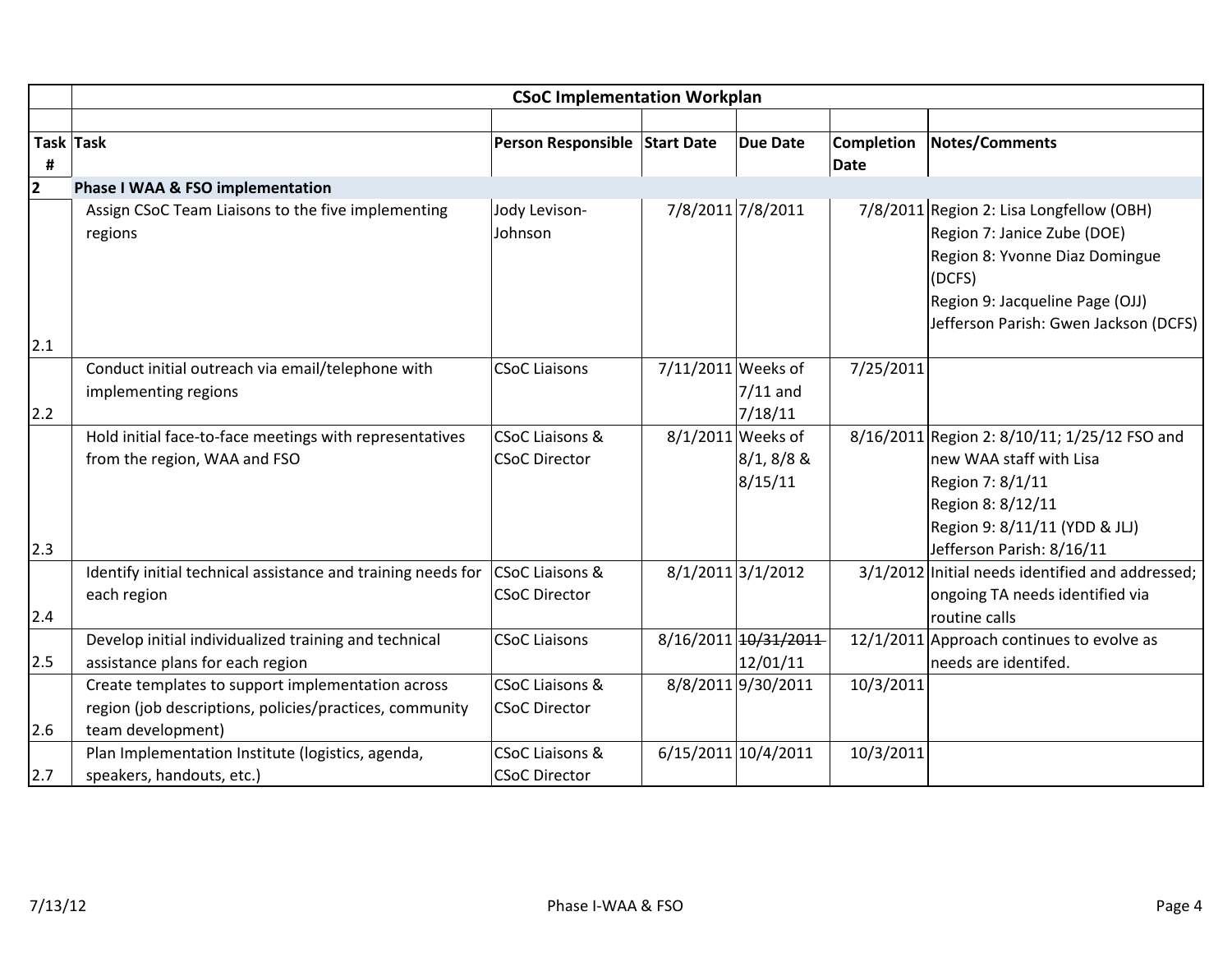|      | <b>CSoC Implementation Workplan</b>                                        |                               |  |                                |             |                                              |  |
|------|----------------------------------------------------------------------------|-------------------------------|--|--------------------------------|-------------|----------------------------------------------|--|
|      |                                                                            |                               |  |                                |             |                                              |  |
|      | Task Task                                                                  | Person Responsible Start Date |  | <b>Due Date</b>                | Completion  | Notes/Comments                               |  |
| #    |                                                                            |                               |  |                                | <b>Date</b> |                                              |  |
| 2    | Phase I WAA & FSO implementation                                           |                               |  |                                |             |                                              |  |
|      | Hold Implementation Institute to provide consistent                        | <b>CSoC Liaisons &amp;</b>    |  | 10/5/2011 10/7/2011            | 10/7/2011   |                                              |  |
|      | foundational information, ensure community planning                        | <b>CSoC Director</b>          |  |                                |             |                                              |  |
|      | time and begin learning community structure                                |                               |  |                                |             |                                              |  |
| 2.8  |                                                                            |                               |  |                                |             |                                              |  |
|      | Provide initial support/facilitation (as needed) to regional CSoC Liaisons |                               |  | 8/22/2011 10/31/2011 2/29/2012 |             | Continue to attend/support CT                |  |
| 2.9  | <b>Community Teams</b>                                                     |                               |  |                                |             | meetings regularly                           |  |
|      | Convene learning community calls/webinars across                           | CSoC Liaisons &               |  | 10/17/2011 10/31/2011 Ongoing  |             | Initiated "All Calls" which include all      |  |
|      | regions                                                                    | <b>CSoC Director</b>          |  | 12/31/11                       |             | WAA, FSO, State and Magellan staff           |  |
| 2.10 |                                                                            |                               |  |                                |             |                                              |  |
|      | Convene affinity group calls/webinars across regions                       | <b>CSoC Liaisons &amp;</b>    |  | 10/17/2011 10/31/2011          | Ongoing     | Monthly calls being held                     |  |
| 2.11 |                                                                            | <b>CSoC Director</b>          |  |                                |             |                                              |  |
|      | Identify minimum data set that includes key outcomes                       | <b>CSoC Liaisons &amp;</b>    |  | 7/1/2011 10/31/2011            |             | 3/1/2012 Work continues; Magellan contracts  |  |
|      | and indicators for WAAs and FSOs                                           | <b>CSoC Director</b>          |  | 12/31/11                       |             | contain required reporting; QAC              |  |
|      |                                                                            |                               |  |                                |             | continues to discuss needs                   |  |
| 2.12 |                                                                            |                               |  |                                |             |                                              |  |
|      | Establish referral process for Independent Evaluations,                    | Jody Levison-                 |  | 9/30/2011 12/31/2011           |             | 1/15/2012 OBH contracted with PRAED          |  |
|      | WAAs and FSOs                                                              | Johnson/Donna                 |  |                                |             | Foundation to conduct assessments            |  |
|      |                                                                            | Herren (Magellan)             |  |                                |             | during February and provided                 |  |
|      |                                                                            |                               |  |                                |             | referrals upon receipt of results. The       |  |
|      |                                                                            |                               |  |                                |             | referral process was handed off to           |  |
|      |                                                                            |                               |  |                                |             | Magellan on 3/15/2012.                       |  |
| 2.13 |                                                                            |                               |  |                                |             |                                              |  |
|      | Create process for identifying potential CSoC enrollees                    | Jody Levison-                 |  | 9/30/2011 12/31/2011           |             | 1/15/2012 State agencies identified priority |  |
|      | and determining eligibility for CSoC                                       | Johnson                       |  |                                |             | populations; out of home placement           |  |
|      |                                                                            |                               |  |                                |             | assessment conducted                         |  |
| 2.14 |                                                                            |                               |  |                                |             |                                              |  |
|      | Establish communication protocols for WAA, FSO and                         | <b>CSoC Liaisons</b>          |  | 10/30/2011 12/31/2011          |             | 3/15/2012 Magellan currently mapping flow    |  |
| 2.15 | <b>Independent Evaluators</b>                                              |                               |  |                                |             |                                              |  |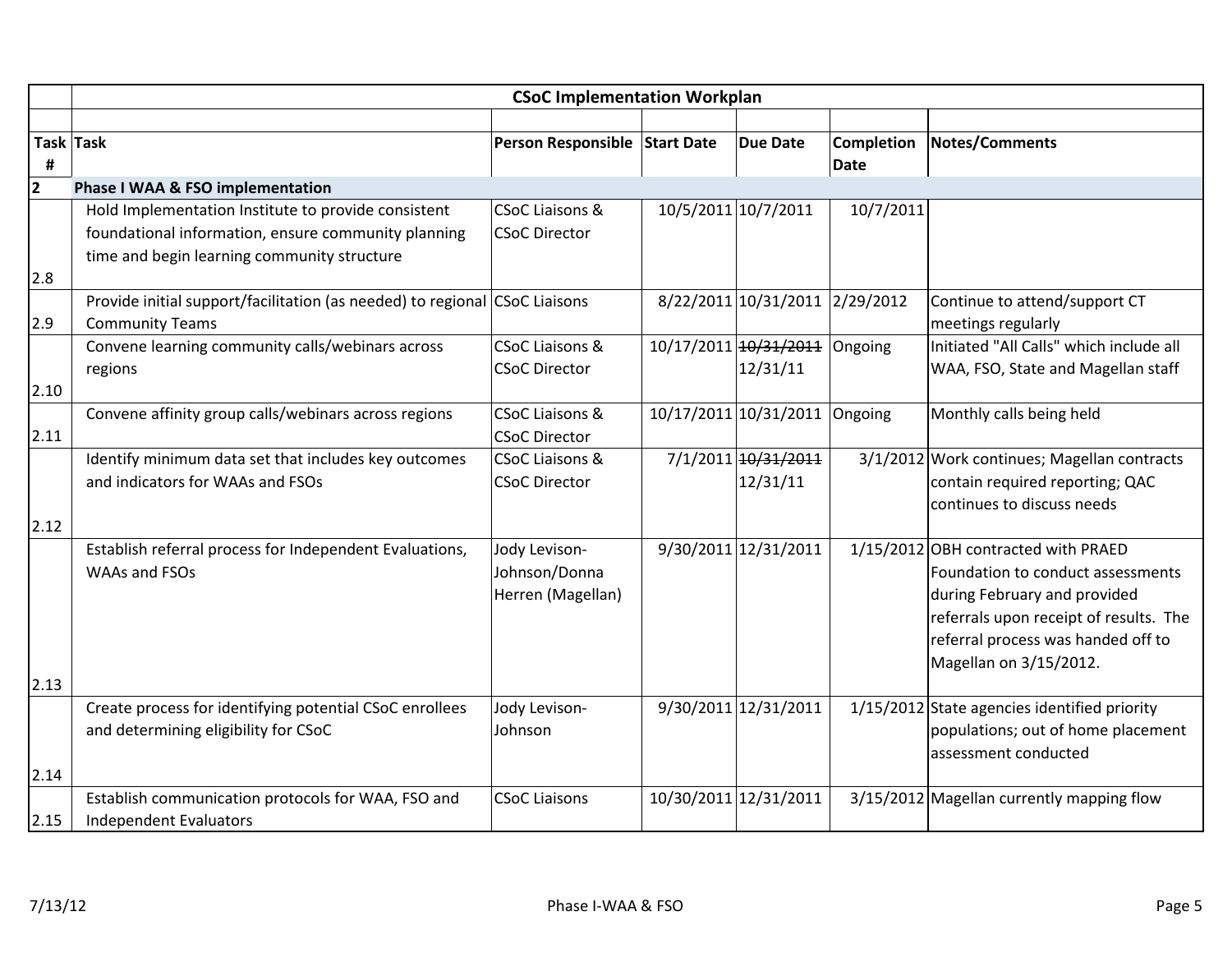|      |                                                            | <b>CSoC Implementation Workplan</b> |                    |                       |             |                                               |
|------|------------------------------------------------------------|-------------------------------------|--------------------|-----------------------|-------------|-----------------------------------------------|
|      |                                                            |                                     |                    |                       |             |                                               |
|      | Task Task                                                  | Person Responsible Start Date       |                    | <b>Due Date</b>       | Completion  | <b>Notes/Comments</b>                         |
| Ħ    |                                                            |                                     |                    |                       | <b>Date</b> |                                               |
| 2    | Phase I WAA & FSO implementation                           |                                     |                    |                       |             |                                               |
|      | <b>Establish Barriers process</b>                          | Jody Levison-                       |                    | 10/30/2011 12/31/2011 |             | 1/1/2012 Barriers currently addressed on      |
|      |                                                            | Johnson                             |                    |                       |             | regional/affinity calls; more formal          |
|      |                                                            |                                     |                    |                       |             | process to be initiated if necessary          |
| 2.16 |                                                            |                                     |                    |                       |             |                                               |
|      | Assign any identified issues to proper group or person     | <b>CSoC Liaisons &amp;</b>          |                    | 11/1/2011 1/15/2012   | Ongoing     | Issues being referred to Magellan, or         |
|      |                                                            | <b>CSoC Director</b>                |                    |                       |             | other people/agencies as needed               |
| 2.17 |                                                            |                                     |                    |                       |             |                                               |
|      | Report identified issues needing policy level intervention | Jody Levison-                       |                    | 1/15/2012 1/31/2012   | Ongoing     | No policy level issues yet identified         |
| 2.18 | to the Governance Board                                    | Johnson                             |                    |                       |             |                                               |
|      | Resolve policy level issues                                | <b>State Governance</b>             |                    | 11/1/2011 1/31/2012   | Ongoing     |                                               |
| 2.19 |                                                            | <b>Board</b>                        |                    |                       |             |                                               |
|      | Develop and finalize WAA enrollment procedures             | Jody Levison-                       |                    | 9/30/2011 12/31/2011  |             | 3/1/2012 Established procedures; Magellan has |
|      |                                                            | Johnson / Donna                     |                    | 1/31/12               |             | assumed responsibility for enrollment         |
| 2.20 |                                                            | Herren                              |                    |                       |             |                                               |
|      | Develop and finalize service referral policies and         | Jody Levison-                       |                    | 9/30/2011 12/31/2011  |             | 3/1/2012 Magellan has established procedures. |
|      | procedures                                                 | Johnson / Donna                     |                    | 1/31/12               |             |                                               |
| 2.21 |                                                            | Herren                              |                    |                       |             |                                               |
|      | Begin Waiver eligibility determinations                    | Lisa                                | 12/1/2011 + 1/2012 |                       | Ongoing     |                                               |
|      |                                                            | Longfellow/keith                    |                    | 3/1/2012              |             |                                               |
|      |                                                            | Durham/Diane Batts                  |                    |                       |             |                                               |
| 2.22 |                                                            |                                     |                    |                       |             |                                               |
|      | Offer Wraparound Orientation sessions for all regions      | Kim Estep                           |                    | 1/1/2012 1/31/2012    | 3/1/2012    | Orientation offered at                        |
|      |                                                            | (Innovations                        |                    | 3/1/2012              |             | Implementation Institute and then             |
|      |                                                            | Institute)                          |                    |                       |             | integrated into initial Wraparound            |
|      |                                                            |                                     |                    |                       |             | Training in February 2012                     |
| 2.23 |                                                            |                                     |                    |                       |             |                                               |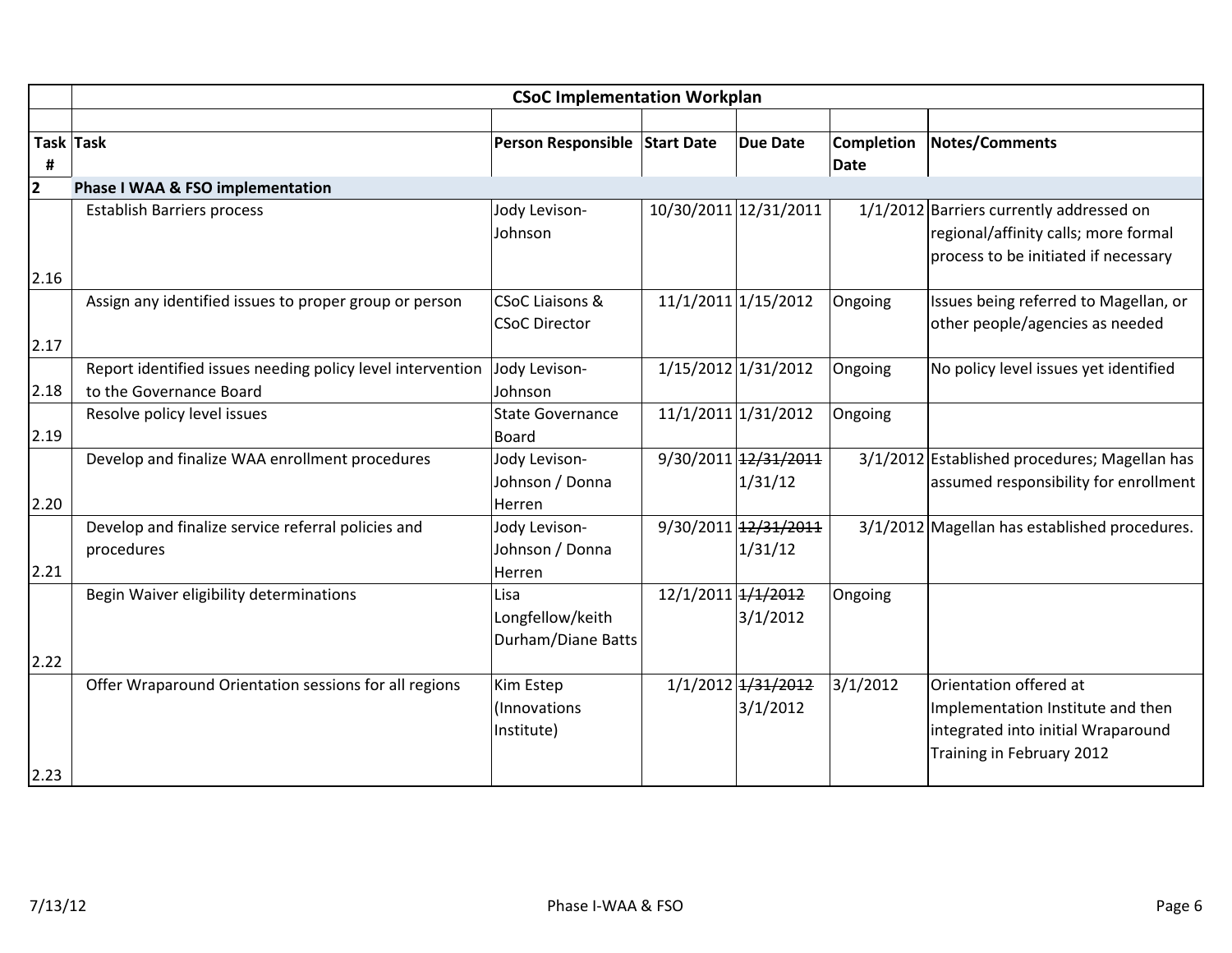|                | <b>CSoC Implementation Workplan</b>                                                                                                           |                                                        |  |                                |                                                  |                                                                                  |  |
|----------------|-----------------------------------------------------------------------------------------------------------------------------------------------|--------------------------------------------------------|--|--------------------------------|--------------------------------------------------|----------------------------------------------------------------------------------|--|
|                |                                                                                                                                               |                                                        |  |                                |                                                  |                                                                                  |  |
| #              | Task Task                                                                                                                                     | Person Responsible Start Date                          |  | <b>Due Date</b>                | <b>Completion</b><br>Date                        | Notes/Comments                                                                   |  |
| $\overline{2}$ | Phase I WAA & FSO implementation                                                                                                              |                                                        |  |                                |                                                  |                                                                                  |  |
| 2.24           | Offer Wraparound Facilitation, Family Support<br>Organization and Community Fundamentals training for<br>all regions                          | Lisa Damrow                                            |  | 2/1/2012 2/29/2012             | $2/22$ -<br>2/24/2012 &<br>$2/27 -$<br>2/29/2012 |                                                                                  |  |
| 2.25           | Offer Cultural and Linguistic Competence training for<br>CSoC Liaisons, Governance Board and all regions                                      | Vivian Jackson<br>(Georgetown)                         |  | 2/1/2012 2/28/2012<br>4/30/12  | N/A                                              | Decision to pursue CLC supports<br>through other sources                         |  |
| 2.26           | Offer CANS training for WAAs, FSOs and<br>Agency/Community partners                                                                           | John Lyons                                             |  | 2/1/2012 2/28/2012             | 2/1/2012                                         | Training now available online                                                    |  |
| 2.27           | Support staffing and implementation issues within the<br>Wraparound agencies                                                                  | <b>CSoC Liaisons &amp;</b><br><b>CSoC Director</b>     |  | 8/1/2011 1/1/2012              | Ongoing                                          |                                                                                  |  |
| 2.28           | Support staffing and implementation needs within the<br><b>Family Support organizations</b>                                                   | <b>CSoC Liaisons &amp;</b><br><b>CSoC Director</b>     |  | 8/1/2011 1/1/2012              | Ongoing                                          |                                                                                  |  |
| 2.29           | Participate in the preliminary Needs Assessment/Gaps<br>Analysis process to identify EBPs for implementation                                  | CSoC Team &<br>Regions / Rusty<br>Miller               |  | 9/1/2011 + 1/2012<br>9/1/2012  |                                                  | <b>CSoC Director serves on Magellan</b><br><b>Strategy Committee</b>             |  |
| 2.30           | Review results from preliminary Needs Assessment/Gaps<br>Analysis and formulate recommendations regarding<br>priority EBPs for implementation | Tony Speier/ Russell<br>Semon /Jody<br>Levison-Johnson |  | 1/1/2012 2/1/2012<br>12/1/2012 |                                                  | Use State Team and Magellan<br>committee's as well as CSoC All Call<br>for input |  |
| 2.31           | Begin Wraparound and Family support service delivery                                                                                          | WAA/FSO providers                                      |  | 3/1/2012 3/1/2012              | 3/1/2012                                         |                                                                                  |  |
|                |                                                                                                                                               |                                                        |  |                                |                                                  |                                                                                  |  |
|                | <b>END OF PROJECT</b>                                                                                                                         |                                                        |  |                                |                                                  |                                                                                  |  |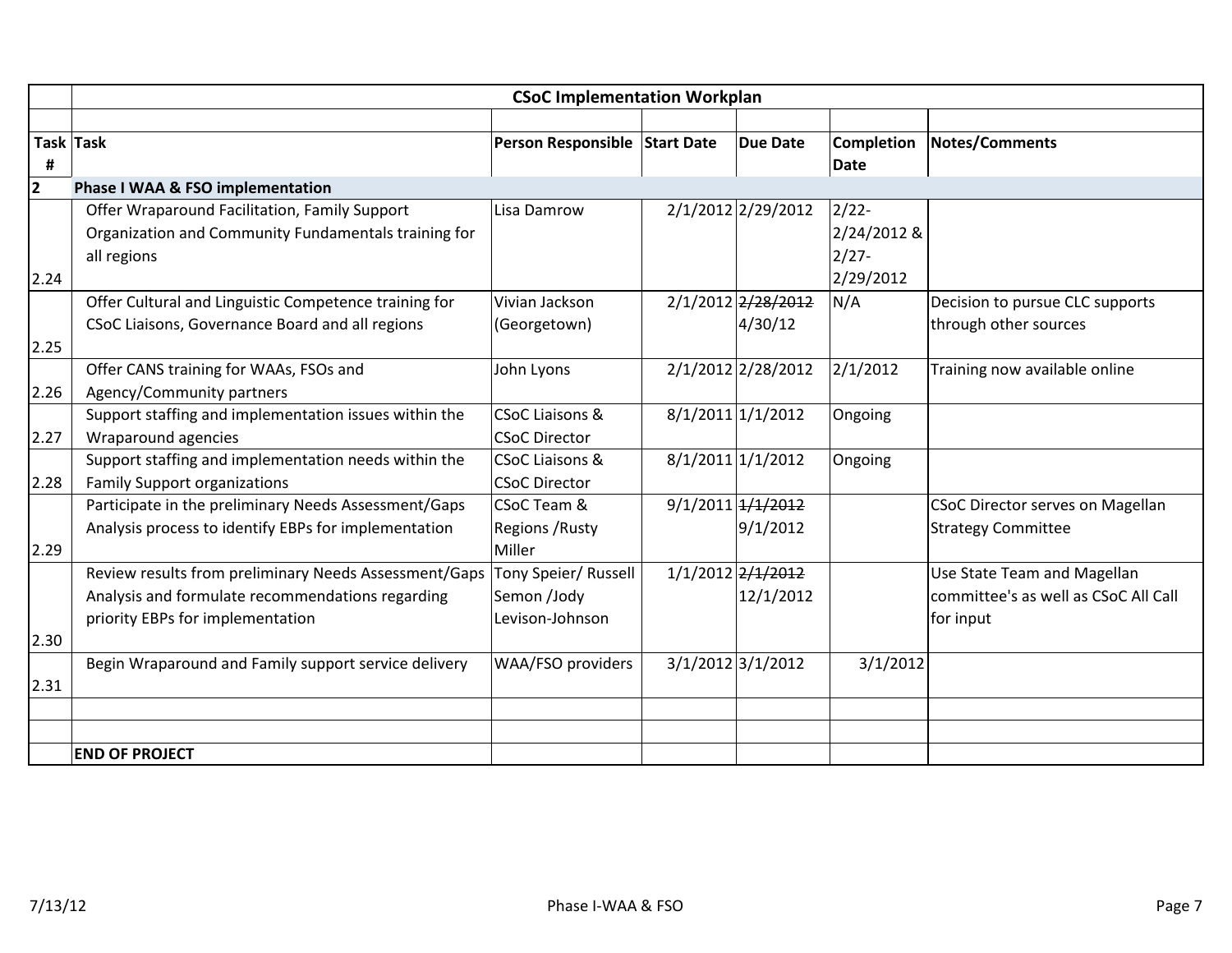|     |                                                        | <b>CSoC Implementation Workplan</b>      |                               |                   |                                                     |
|-----|--------------------------------------------------------|------------------------------------------|-------------------------------|-------------------|-----------------------------------------------------|
|     |                                                        |                                          |                               |                   |                                                     |
|     | Task Task                                              | Person Responsible Start Date            | <b>Due Date</b>               | <b>Completion</b> | <b>Notes/Comments</b>                               |
| #   |                                                        |                                          |                               | <b>Date</b>       |                                                     |
| 3   | Service array                                          |                                          |                               |                   |                                                     |
|     | Finalize Service Definitions for CSoC                  | Keith Durham                             | 6/1/2011 9/1/2011             |                   | 1/27/2012 Manual available on OBH website in        |
|     |                                                        |                                          | 10/31/11                      |                   | <b>SMO Procurement Library</b>                      |
|     |                                                        |                                          | 11/30/2011                    |                   |                                                     |
|     |                                                        |                                          | 12/15/2011                    |                   |                                                     |
| 3.1 |                                                        |                                          | 12/31/11                      |                   |                                                     |
| 3.2 | Finalize rates for all services                        | Keith Durham /                           | 7/1/2011 9/1/2011             |                   | $8/31/2011$ $3/1/12$ : TFC and NMGH rates finalized |
|     | Finalize and receive approval of Authorities documents | <b>Mary Norris</b><br>Keith Durham / Dee | 6/1/2011 10/15/2011           | 1/27/2012         |                                                     |
|     |                                                        | York                                     | 11/1/2011                     |                   |                                                     |
|     |                                                        |                                          | 11/30/2011                    |                   |                                                     |
| 3.3 |                                                        |                                          | 12/15/2011                    |                   |                                                     |
|     | Finalize provider certification process                | <b>Rusty Semon</b>                       | 7/1/2011 10/31/2011           | 2/15/2012         |                                                     |
| 3.4 |                                                        |                                          | 1/15/2012                     |                   |                                                     |
|     | Finalize provider credentialing process                | <b>Rusty Miller</b>                      | 7/1/2011 10/31/2011           | 2/15/2012         |                                                     |
|     |                                                        |                                          | 11/30/11                      |                   |                                                     |
| 3.5 |                                                        |                                          | 12/31/11                      |                   |                                                     |
|     | Finalize licensing standards                           | Erin Rabalais                            | 7/1/2011 14/30/2011           | 3/1/2012          |                                                     |
| 3.6 |                                                        |                                          | 12/31/11                      |                   |                                                     |
|     | Establish eligibility processes for CSoC that ensure   | Randy                                    | 10/1/2011 14/30/2011          |                   | 1/30/2012 GPDs finalized                            |
|     | appropriate financing/billing for all enrollees        | Lemoine/departmen                        | 1/31/12                       |                   |                                                     |
| 3.7 |                                                        | t reps                                   |                               |                   |                                                     |
|     | Ensure state departments' priority needs for service   | <b>CSoC Liaisons &amp;</b>               | 7/1/2011 1/31/2012            | 3/1/2012          |                                                     |
| 3.8 | development are addressed                              | <b>CSoC Director</b>                     |                               |                   |                                                     |
|     | Assess current capacity and need for out of home       | Jody Levison-                            | 10/1/2011 12/31/2011 5/1/2012 |                   | Approximately 800 assessments have                  |
|     | placement options                                      | Johnson                                  | 1/15/12                       |                   | been completed. Work underway to                    |
|     |                                                        |                                          | 3/31/2012                     |                   | secure aggregated report to support                 |
|     |                                                        |                                          |                               |                   | network analysis work.                              |
| 3.9 |                                                        |                                          |                               |                   |                                                     |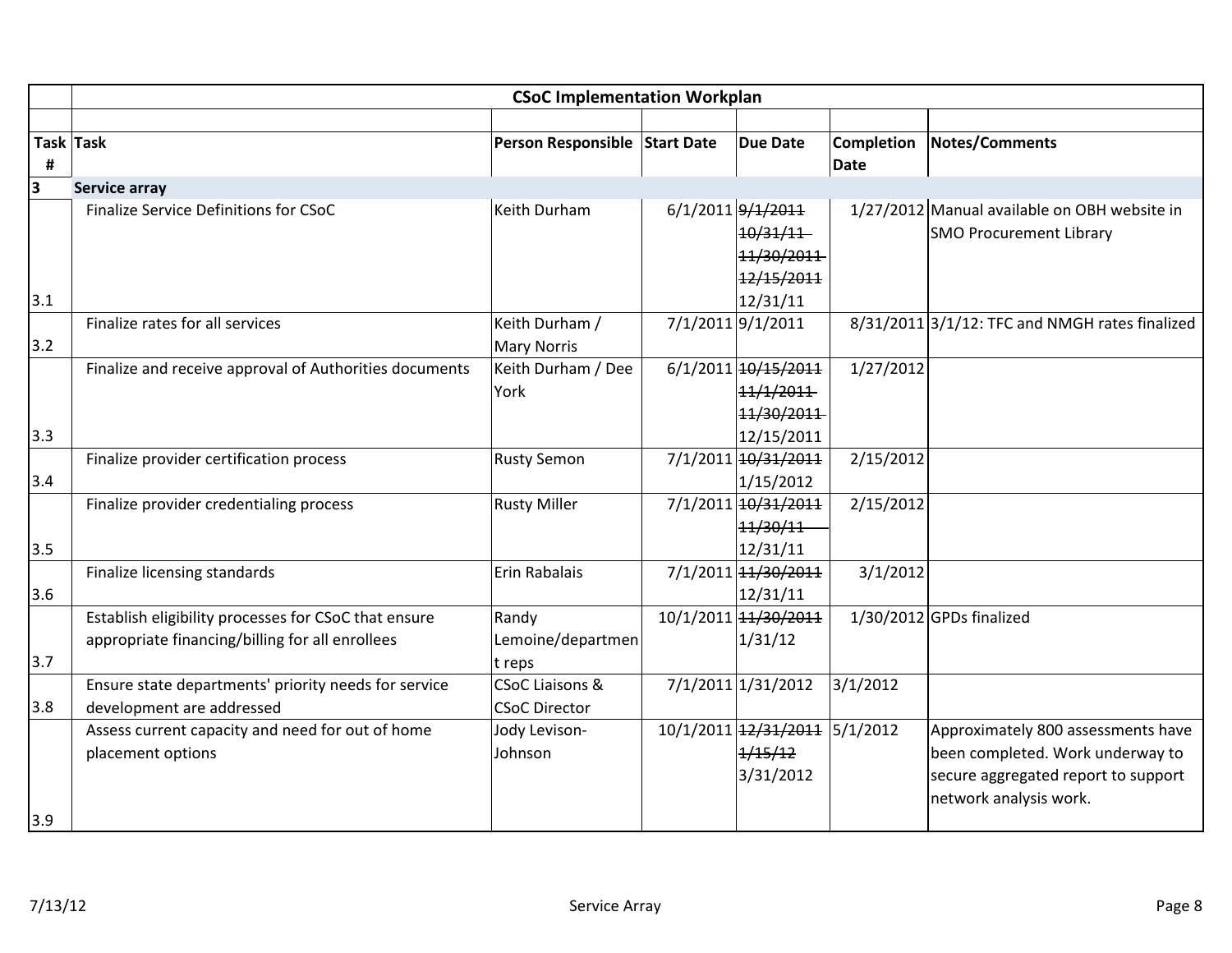|                         |                                                           | <b>CSoC Implementation Workplan</b> |                      |                     |                                 |                                                  |
|-------------------------|-----------------------------------------------------------|-------------------------------------|----------------------|---------------------|---------------------------------|--------------------------------------------------|
|                         |                                                           |                                     |                      |                     |                                 |                                                  |
|                         | Task Task                                                 | Person Responsible Start Date       |                      | <b>Due Date</b>     | Completion                      | <b>Notes/Comments</b>                            |
| #                       |                                                           |                                     |                      |                     | Date                            |                                                  |
| $\overline{\mathsf{B}}$ | <b>Service array</b>                                      |                                     |                      |                     |                                 |                                                  |
|                         | Re-assess rates for HomeBuilders (IHBS)                   | <b>Yvonne Diaz</b>                  |                      |                     | 10/1/2011 12/31/2011 12/28/2011 | DCFS will continue to coordinate                 |
|                         |                                                           | Domingue                            |                      |                     |                                 | training and begin discussions                   |
| 3.10                    |                                                           |                                     |                      |                     |                                 | regarding future with Magellan                   |
|                         | Provide CSoC training to all providers in the network     | <b>CSoC Liaisons &amp;</b>          |                      | 10/1/2011 1/31/2012 | 3/7/2012                        | CSoC Director has provided 44                    |
|                         |                                                           | CSoC Director /                     |                      |                     |                                 | training/workshops across the state.             |
|                         |                                                           | Shawm Thiele / Pat                  |                      |                     |                                 | Continued training will be offered in            |
|                         |                                                           | Hunt                                |                      |                     |                                 | partnership with WAAs and FSOs.                  |
| 3.11                    |                                                           |                                     |                      |                     |                                 |                                                  |
|                         | Offer CANS Comprehensive Training to independent          | John Lyons                          |                      | 2/1/2012 2/28/2012  | 3/21/2012                       | 7 OBH staffed trained on Feb 1-3,                |
| 3.12                    | assessors in the regions and others                       |                                     |                      |                     |                                 | 200+ staff trained 3/21/12                       |
|                         | Support the provision of training for providers and LEAs  | <b>Ken Saucier</b>                  | 10/15/2011 1/31/2012 |                     | 3/1/2012                        | DOE has conducted weekly webinars                |
|                         | to ensure successful transition to Medicaid (billing,     | Janice Zube                         |                      |                     |                                 | and conference calls to support their            |
| 3.13                    | documentation, etc.)                                      |                                     |                      |                     |                                 | efforts                                          |
|                         | Support the provision of training for providers to ensure | <b>Rusty Semon</b>                  | 10/15/2011 1/31/2012 |                     | 3/1/2012                        | Develop Essential Learning modules,              |
|                         | certification and credentialing                           |                                     |                      |                     |                                 | offer in-person sessions, etc.                   |
| 3.14                    |                                                           |                                     |                      |                     |                                 |                                                  |
|                         | Finalize and publish rules for CSoC                       | Keith Durham / Dee                  |                      | 7/1/2011 2/20/2012  |                                 | 11/20/2011 All rules posted in the November 20th |
| 3.15                    |                                                           | York                                |                      |                     |                                 | registry.                                        |
|                         | Participate in the Needs Assessment/Gaps Analysis         | Jody Levison-                       | 9/1/2011             | 1/1/2012            |                                 | <b>CSoC Director serves on Magellan</b>          |
|                         | process to identify EBPs for implementation               | Johnson                             |                      | 9/1/2012            |                                 | <b>Strategy Committee</b>                        |
| 3.16                    |                                                           |                                     |                      |                     |                                 |                                                  |
|                         | Review results from Needs Assessment/Gaps Analysis        | Tony Speier/ Russell 1/1/2012       |                      | 2/1/2012            |                                 | Use State Team and Magellan                      |
|                         | and formulate recommendations regarding priority EBPs     | Semon /Jody                         |                      | 12/1/2012           |                                 | committee's as well as CSoC All Call             |
|                         | for implementation                                        | Levison-Johnson                     |                      |                     |                                 | for input                                        |
| 3.17                    |                                                           |                                     |                      |                     |                                 |                                                  |
|                         | Review recommendations for EBPs and offer input           | <b>Governance Board</b>             | 3/1/2012             | 3/31/2012           |                                 |                                                  |
| 3.18                    |                                                           |                                     | 7/1/2012             | 1/1/13              |                                 |                                                  |
|                         | <b>END OF PROJECT</b>                                     |                                     |                      |                     |                                 |                                                  |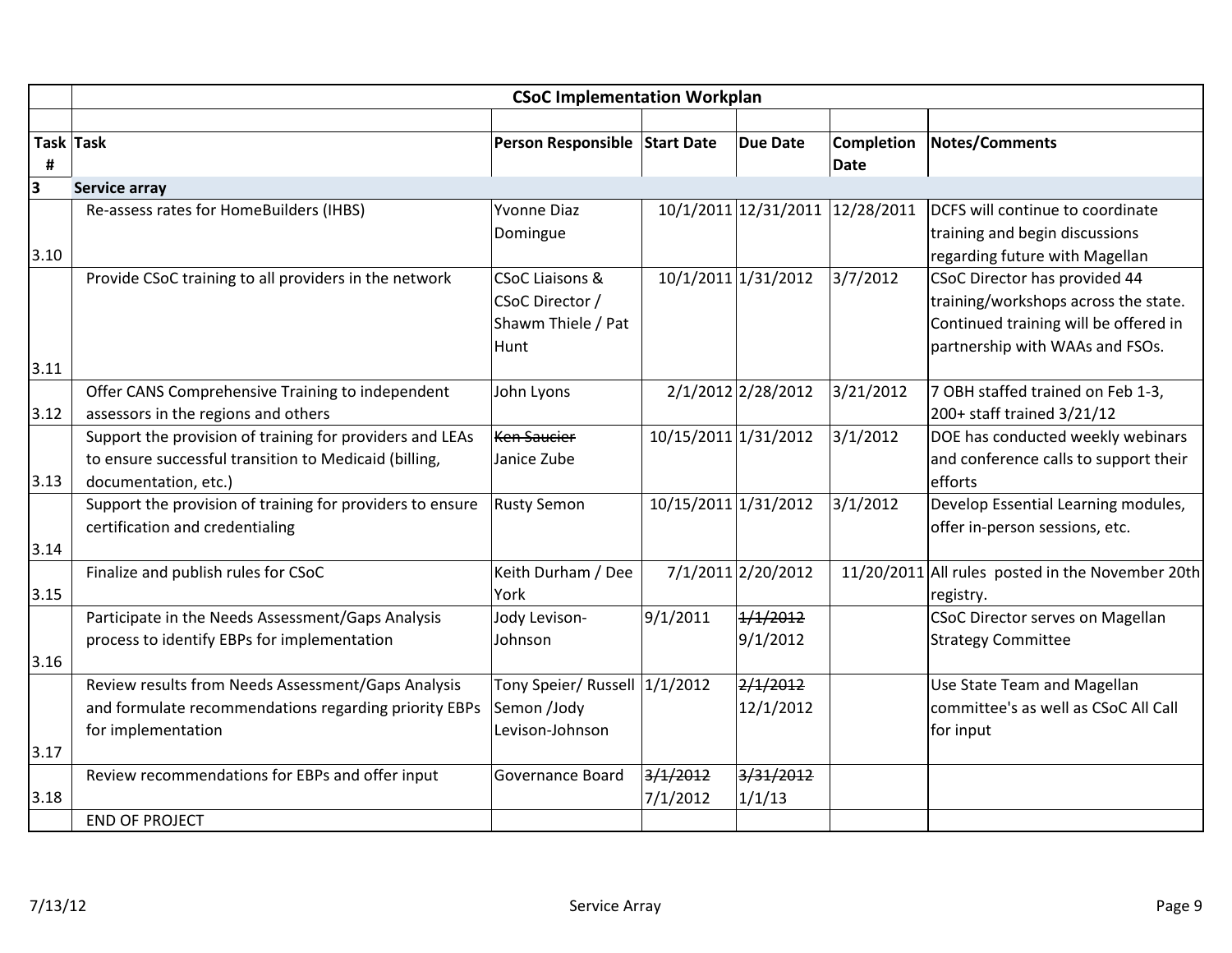|                         | <b>CSoC Implementation Workplan</b>                        |                               |                    |                      |            |                                                 |  |  |
|-------------------------|------------------------------------------------------------|-------------------------------|--------------------|----------------------|------------|-------------------------------------------------|--|--|
|                         |                                                            |                               |                    |                      |            |                                                 |  |  |
| <b>Task Task</b>        |                                                            | Person Responsible Start Date |                    | <b>Due Date</b>      | Completion | <b>Notes/Comments</b>                           |  |  |
| #                       |                                                            |                               |                    |                      | Date       |                                                 |  |  |
| $\overline{\mathbf{r}}$ | <b>Statewide Management Organization</b>                   |                               |                    |                      |            |                                                 |  |  |
| $\overline{4.1}$        | <b>Issue SMO Request for Proposals</b>                     | Joe Comaty                    |                    | 4/1/2011 7/8/2011    | 7/8/2011   |                                                 |  |  |
| 4.2                     | Vendor questions due to OBH                                | Joe Comaty                    |                    | 7/8/2011 7/15/2011   | 7/15/2011  |                                                 |  |  |
| 4.3                     | Post answers to vendor questions                           | Joe Comaty                    |                    | 7/15/2011 7/29/2011  | 7/29/2011  |                                                 |  |  |
| 4.4                     | Vendor Proposals due                                       | Joe Comaty                    |                    | 8/15/2011 8/15/2011  | 8/15/2011  |                                                 |  |  |
|                         | Convene and facilitate proposal review committee to        | Joe Comaty                    |                    | 8/17/2011 8/26/2011  |            | 8/25/2011 All departments to provide 3 reps for |  |  |
|                         | score responses                                            |                               |                    |                      |            | scoring, CSoC Director to participate           |  |  |
| 4.5                     |                                                            |                               |                    |                      |            |                                                 |  |  |
| 4.6                     | SMO vendor selected and notified                           | Joe Comaty                    | 8/26/2011 9/6/2011 |                      | 9/1/2011   |                                                 |  |  |
|                         | Elicit other department input to be used in vendor         | Joe Comaty                    |                    | 9/6/2011 9/30/2011   | 9/26/2011  |                                                 |  |  |
| 4.7                     | contract negotiation                                       |                               |                    |                      |            |                                                 |  |  |
|                         | Contract in place with selected vendor                     | Joe Comaty                    |                    | 9/6/2011 9/30/2011   |            | $1/1/2012$ Contract signed, awaiting final      |  |  |
|                         |                                                            |                               |                    | 11/1/11              |            | approval                                        |  |  |
| 4.8                     |                                                            |                               |                    | 12/31/11             |            |                                                 |  |  |
|                         | Determine department information needs (data capture       | Jody Levison-                 |                    | 9/6/2011 14/30/2011  |            | $3/30/2012$ Work continues in this area         |  |  |
|                         | for key outcomes/indicators and other reporting needs)     | Johnson / <del>Seth</del>     |                    | 1/30/12              |            |                                                 |  |  |
|                         |                                                            | Kunen/Randy                   |                    |                      |            |                                                 |  |  |
| 4.9                     |                                                            | Lemoine                       |                    |                      |            |                                                 |  |  |
|                         | Finalize assessment processes for CSoC                     | Jody Levison-                 |                    | 9/6/2011 14/30/2011  |            | 2/1/2012 Assessments of priority populations    |  |  |
|                         |                                                            | Johnson / Shawn               |                    | 1/30/12              |            | identified by OBH, OJJ and DCFS began           |  |  |
|                         |                                                            | Thiele / Pat Hunt /           |                    |                      |            | on 2/1/2012                                     |  |  |
| 4.10                    |                                                            | <b>Rick Kamins</b>            |                    |                      |            |                                                 |  |  |
|                         | Finalize processes for eligibility determinations for CSoC | Jody Levison-                 |                    | 9/30/2011 12/31/2011 |            | 2/1/2012 Use existing Operations Workgroup or   |  |  |
|                         |                                                            | Johnson / Lisa                |                    |                      |            | associated sub workgroups; build on             |  |  |
|                         |                                                            | Longfellow / Shawn            |                    |                      |            | eligibility roster work completed to            |  |  |
|                         |                                                            | Thiele / Pat Hunt             |                    |                      |            | date                                            |  |  |
| 4.11                    |                                                            |                               |                    |                      |            |                                                 |  |  |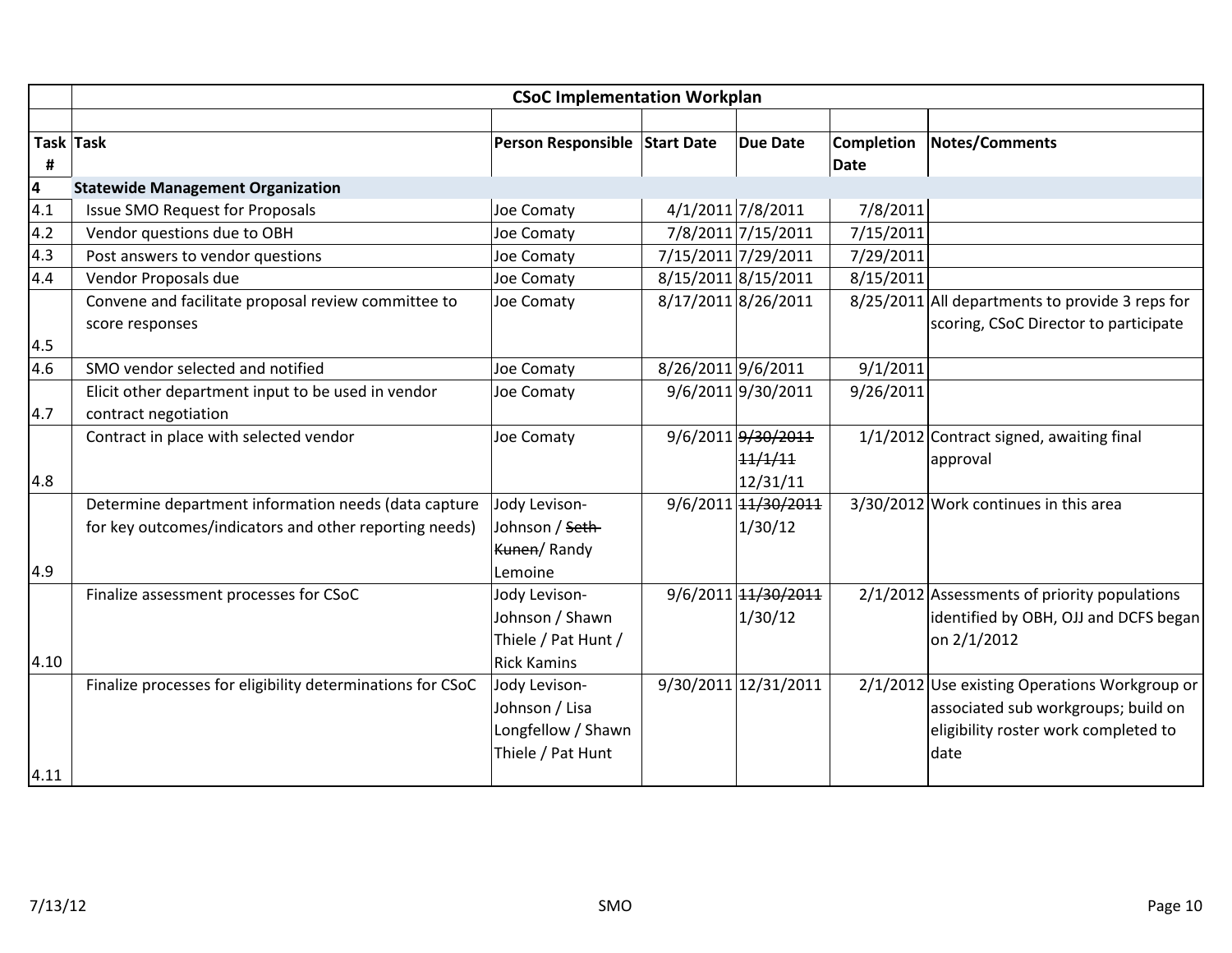|                |                                                                                                           | <b>CSoC Implementation Workplan</b>                                        |                      |                                   |                           |                                                                                                                                   |
|----------------|-----------------------------------------------------------------------------------------------------------|----------------------------------------------------------------------------|----------------------|-----------------------------------|---------------------------|-----------------------------------------------------------------------------------------------------------------------------------|
|                |                                                                                                           |                                                                            |                      |                                   |                           |                                                                                                                                   |
| Task Task<br># |                                                                                                           | Person Responsible Start Date                                              |                      | <b>Due Date</b>                   | <b>Completion</b><br>Date | Notes/Comments                                                                                                                    |
| 4              | <b>Statewide Management Organization</b>                                                                  |                                                                            |                      |                                   |                           |                                                                                                                                   |
|                | Finalize CSoC enrollment process including referral<br>process for Independent Evaluations, WAAs and FSOs | Jody Levison-<br>Johnson / Lisa<br>Longfellow / Shawn<br>Thiele / Pat Hunt |                      | 9/30/2011 12/31/2011              |                           | 2/1/2012 Use existing Operations Workgroup or<br>associated sub workgroups                                                        |
| 4.12           |                                                                                                           |                                                                            |                      |                                   |                           |                                                                                                                                   |
| 4.13           | Determine process for data exchange (frequency,<br>methods)                                               | Randy<br>Lemoine/SMO                                                       | 11/30/2011 1/15/2012 |                                   |                           | 3/1/2012 Use existing Operations Workgroup or<br>associated sub workgroups                                                        |
|                | Ensure IT infrastructure is in place to meet department                                                   | SMO / Randy                                                                | 1/15/2012            | 2/28/2012                         | 6/30/2012                 |                                                                                                                                   |
| 4.14           | mandates/requirements                                                                                     | Lemoine                                                                    |                      |                                   |                           |                                                                                                                                   |
| 4.15           | Finalize invoicing/payment processes for CSoC                                                             | David McCants<br>/Departmental Reps<br>/ SMO                               |                      | 1/1/2012 1/31/2012                |                           | 3/23/2012 Finance Committee, Financial Stability<br>Workgroup, Operations Workgroup<br>involvement, build on work done to<br>date |
| 4.16           | Determine department reporting needs and finalize<br>process for reporting                                | Jody Levison-<br>Johnson / Shawn<br>Thiele / Pat Hunt                      |                      | 9/1/2011 1/31/2012                |                           | 6/30/2012 Included in contracts and<br>collaborative protocols; work is<br>ongoing                                                |
| 4.17           | Establish appropriate financial monitoring and controls                                                   | Cindy Rives / Tony<br>Speier                                               |                      | 11/1/2011 1/31/2012               | Ongoing                   | Finance Committee, Financial Stability<br>Workgroup, Operations Workgroup<br>involvement                                          |
| 4.18           | Train SMO staff in CSoC specific topics/information                                                       | Jody Levison-<br>Johnson                                                   |                      | 10/1/2011 12/31/2011<br>1/31/2012 |                           | 3/15/2012 Use developed training<br>modules/trainers                                                                              |
| 4.19           | Train SMO staff in CANS screening                                                                         | John Lyons                                                                 |                      | 2/1/2012 2/28/2012                |                           | 2/29/2012 Part of Care Manager orientation                                                                                        |
|                | <b>END OF PROJECT</b>                                                                                     |                                                                            |                      |                                   |                           |                                                                                                                                   |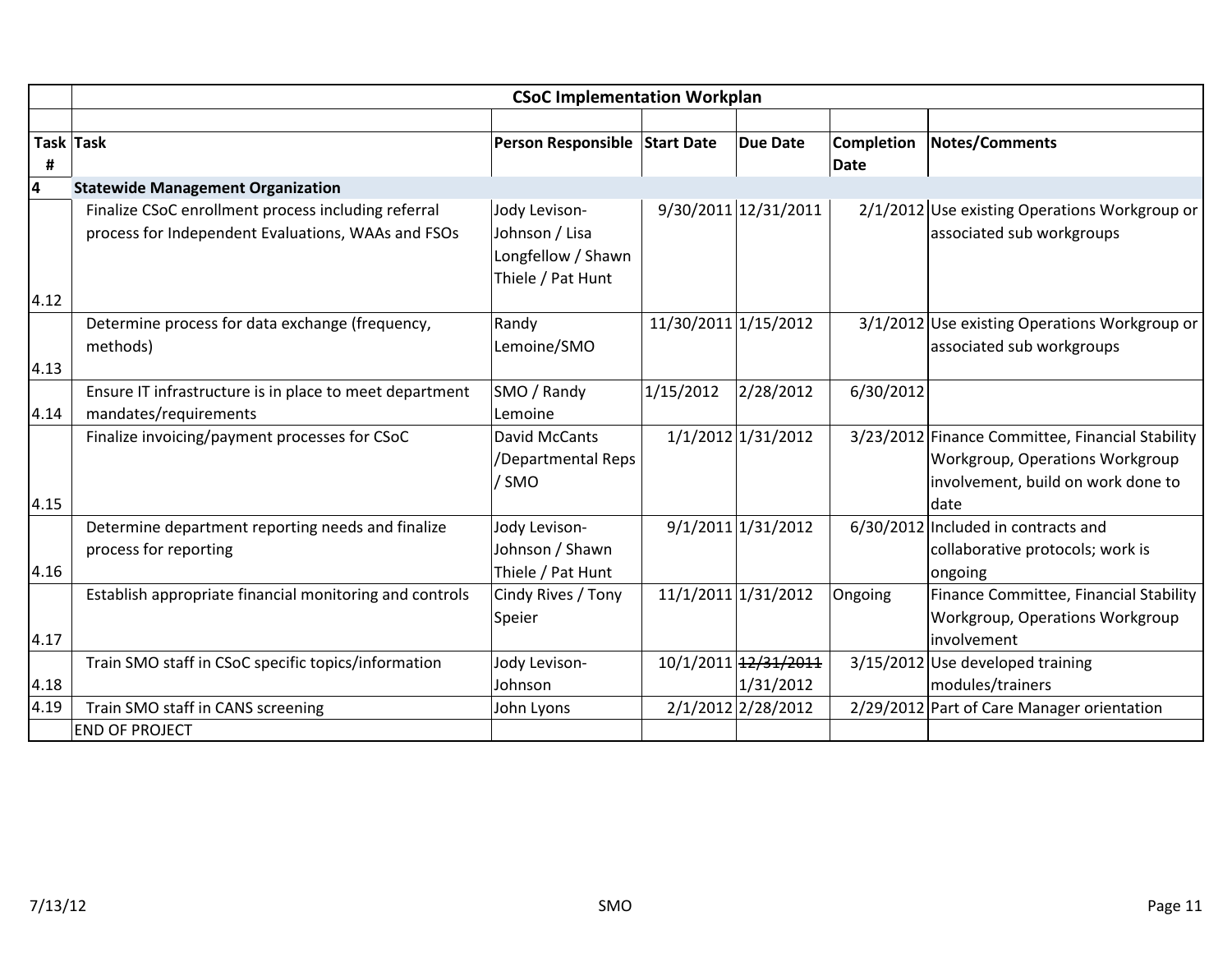|      | <b>CSoC Implementation Workplan</b>                     |                               |                      |                     |                   |                |  |  |
|------|---------------------------------------------------------|-------------------------------|----------------------|---------------------|-------------------|----------------|--|--|
|      |                                                         |                               |                      |                     |                   |                |  |  |
|      | Task Task                                               | Person Responsible Start Date |                      | <b>Due Date</b>     | <b>Completion</b> | Notes/Comments |  |  |
| #    |                                                         |                               |                      |                     | Date              |                |  |  |
| 5    | <b>Training</b>                                         |                               |                      |                     |                   |                |  |  |
| 5.1  | Identify potential training topics and audiences        | Janice Zube                   | 6/15/2011            | 8/31/2011           | 8/31/2011         |                |  |  |
| 5.2  | Prioritize training topics                              | Janice Zube                   | 8/31/2011            | 9/16/2011           | 9/9/2011          |                |  |  |
|      | Prioritize audiences                                    | Janice Zube                   | 9/16/2011            | 9/30/2011           | 3/1/2012          |                |  |  |
| 5.3  |                                                         |                               |                      | 10/21/11            |                   |                |  |  |
|      | Develop specific training plan to address immediate     | Janice Zube                   | 10/1/2011            | 10/31/2011          | 3/30/2012         |                |  |  |
|      | needs (including topics, trainers, audiences, dates)    |                               |                      |                     |                   |                |  |  |
| 5.4  |                                                         |                               |                      |                     |                   |                |  |  |
|      | Develop and deliver CSoC Fundamentals training to state | Janice Zube                   | 10/1/2011            | 11/30/2011          | 6/30/2012         |                |  |  |
| 5.5  | department staff                                        |                               |                      |                     |                   |                |  |  |
|      | Develop and deliver CSoC Fundamentals training to       | Janice Zube                   | 11/30/2011 1/31/2012 |                     | 2/29/2012         |                |  |  |
| 5.6  | provider network                                        |                               |                      |                     |                   |                |  |  |
|      | Develop and deliver training on service                 | Keith Durham / Ken-           |                      | 10/1/2011 1/31/2012 | Ongoing           |                |  |  |
|      | definitions/authorities for providers                   | <b>Saucier</b>                |                      |                     |                   |                |  |  |
| 5.7  |                                                         | <b>Rusty Miller</b>           |                      |                     |                   |                |  |  |
|      | Develop and deliver training on referral/authorization  | <b>Rusty Miller</b>           |                      | 2/1/2012 2/28/2012  | Ongoing           |                |  |  |
| 5.8  | processes                                               |                               |                      |                     |                   |                |  |  |
| 5.9  | Develop and deliver training on billing practices       | Mary Heywood                  |                      | 2/1/2012 2/28/2012  | Ongoing           |                |  |  |
|      | Offer Wraparound Orientation sessions for all regions   | Lisa Damrow                   |                      | 1/1/2012 1/31/2012  | 2/29/2012         |                |  |  |
| 5.10 |                                                         |                               |                      |                     |                   |                |  |  |
|      | Offer Wraparound Facilitation, Family Support           | Kim Estep                     |                      | 2/1/2012 2/28/2012  | 2/29/2012         |                |  |  |
|      | Organization and Community Fundamentals training for    | (Innovations                  |                      |                     |                   |                |  |  |
| 5.11 | all regions                                             | Institute)                    |                      |                     |                   |                |  |  |
|      | Offer 3 day WF Core Training for new WAA and FSO staff  | Janice Zube                   |                      | 2/29/2012 6/30/2012 | 6/30/2012         |                |  |  |
|      |                                                         |                               |                      |                     |                   |                |  |  |
|      | Offer CANS training for WAAs, FSOs and                  | John Lyons                    |                      | 2/1/2012 2/28/2012  | 3/21/2012         |                |  |  |
| 5.12 | Agency/Community partners                               |                               |                      |                     |                   |                |  |  |
|      | Offer Cans Train the Trainer Session with John Lyons    | Janice Zube /                 | 3/1/2012             | 4/26/2012           |                   |                |  |  |
| 5.13 |                                                         | Barbara Dunn                  |                      |                     | 4/26/2012         |                |  |  |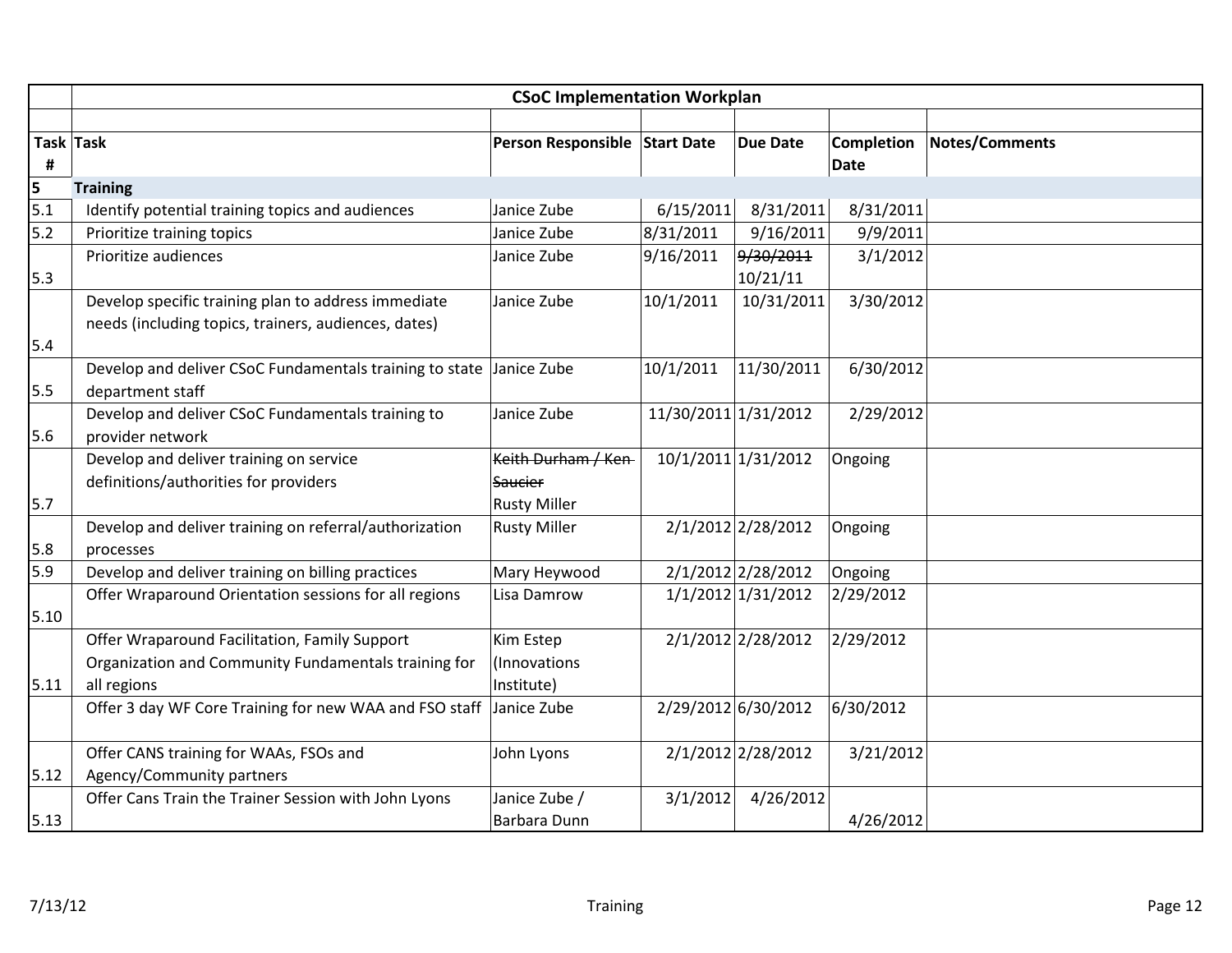|      | <b>CSoC Implementation Workplan</b>                                       |                               |          |                     |                   |                                         |  |  |
|------|---------------------------------------------------------------------------|-------------------------------|----------|---------------------|-------------------|-----------------------------------------|--|--|
|      |                                                                           |                               |          |                     |                   |                                         |  |  |
|      | Task Task                                                                 | Person Responsible Start Date |          | <b>Due Date</b>     | <b>Completion</b> | <b>Notes/Comments</b>                   |  |  |
| #    |                                                                           |                               |          |                     | Date              |                                         |  |  |
| 5    | <b>Training</b>                                                           |                               |          |                     |                   |                                         |  |  |
|      | Offer introductory Cultural and Linguistic Competence                     | Vivian Jackson                |          | 2/1/2012 2/28/2012  |                   | Identifying other resources to support  |  |  |
|      | training for all regions                                                  | (Georgetown                   |          | 4/30/12             |                   | this area                               |  |  |
|      |                                                                           | University)                   |          |                     | N/A               |                                         |  |  |
|      | Provide initial training to Local Coordinating Councils and CSoC Liaisons |                               |          | 1/1/2012 3/31/2012  |                   |                                         |  |  |
| 5.14 | <b>Community Teams</b>                                                    |                               |          |                     | 6/30/2012         |                                         |  |  |
|      | Conduct ongoing needs assessment process to identify                      | <b>CSoC Liaisons</b>          | 3/1/2012 | $6/30/2012$ Ongoing |                   |                                         |  |  |
| 5.15 | ongoing training needs                                                    |                               |          |                     |                   |                                         |  |  |
|      | Develop capacity and capability within state to deliver                   | Janice Zube/Lisa              | 1/1/2012 | 6/30/2012 Ongoing   |                   | Maryland contrat complete,              |  |  |
|      | ongoing Wraparound/FSO training and coaching                              | Damrow                        |          |                     |                   | beginnning process of identifying local |  |  |
|      |                                                                           |                               |          |                     |                   | trainers and coaches for development    |  |  |
| 5.16 |                                                                           |                               |          |                     |                   |                                         |  |  |
|      | <b>END OF PROJECT</b>                                                     |                               |          |                     |                   |                                         |  |  |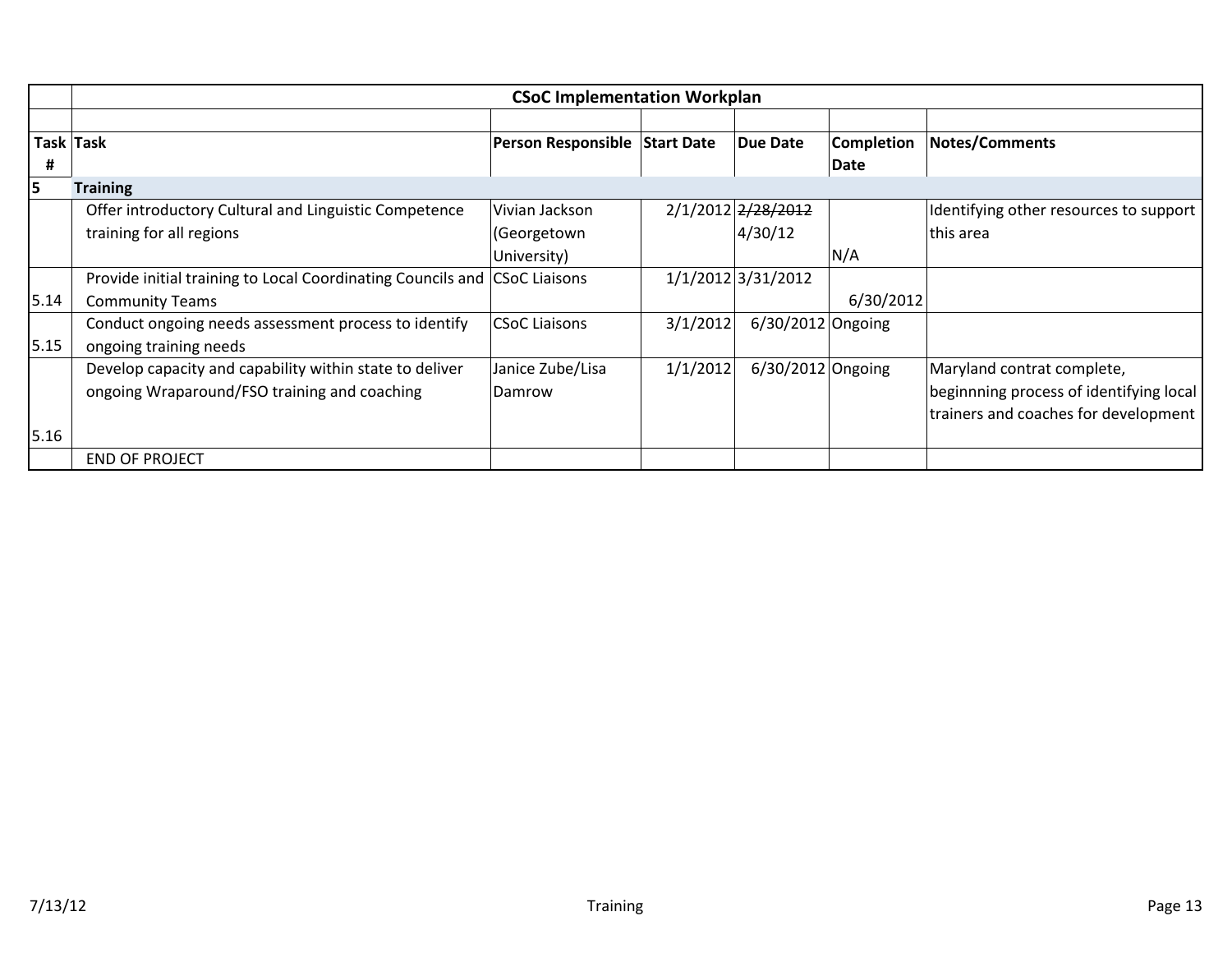|      | <b>CSoC Implementation Workplan</b>                        |                               |                      |                               |             |                                       |  |  |
|------|------------------------------------------------------------|-------------------------------|----------------------|-------------------------------|-------------|---------------------------------------|--|--|
|      |                                                            |                               |                      |                               |             |                                       |  |  |
|      | Task Task                                                  | Person Responsible Start Date |                      | <b>Due Date</b>               | Completion  | Notes/Comments                        |  |  |
| #    |                                                            |                               |                      |                               | <b>Date</b> |                                       |  |  |
| 6    | <b>Cross-Departmental Collaboration</b>                    |                               |                      |                               |             |                                       |  |  |
|      | Conduct bi-weekly meetings with Executive Team or          | <b>CSoC Liaisons &amp;</b>    |                      | 7/1/2011 10/31/2011 Ongoing   |             | Director to attend on a monthly basis |  |  |
|      | others as determined by department to assist               | <b>CSoC Director</b>          |                      |                               |             |                                       |  |  |
|      | departments with identification of internal procedures     |                               |                      |                               |             |                                       |  |  |
| 6.1  | that will be impacted by CSoC                              |                               |                      |                               |             |                                       |  |  |
|      | Develop department-specific workplans for CSoC             | <b>CSoC Liaisons with</b>     |                      | $9/1/2011$ 10/31/2011 Ongoing |             |                                       |  |  |
|      | implementation activities                                  | <b>Department Exec</b>        |                      |                               |             |                                       |  |  |
|      |                                                            | Team & other                  |                      |                               |             |                                       |  |  |
|      |                                                            | department staff              |                      |                               |             |                                       |  |  |
| 6.2  |                                                            |                               |                      |                               |             |                                       |  |  |
|      | Ensure collaboration and communication across              | <b>CSoC Liaisons &amp;</b>    |                      | $9/1/2011$ 1/30/2011 Ongoing  |             |                                       |  |  |
|      | departments to assign any identified issues to proper      | <b>CSoC Director</b>          |                      |                               |             |                                       |  |  |
| 6.3  | group or person                                            |                               |                      |                               |             |                                       |  |  |
|      | Report identified issues needing policy level intervention | Jody Levison-                 | 10/31/2011 6/30/2012 |                               | Ongoing     |                                       |  |  |
| 6.4  | to the Governance Board                                    | Johnson                       |                      |                               |             |                                       |  |  |
|      | Resolve policy level issues                                | <b>State Governance</b>       | 10/31/2011 6/30/2012 |                               | Ongoing     |                                       |  |  |
| 6.5  |                                                            | <b>Board</b>                  |                      |                               |             |                                       |  |  |
|      | Conduct monthly meetings with department Executive         | <b>CSoC Director</b>          |                      | 7/1/2011 6/30/2012            | Ongoing     |                                       |  |  |
|      | Teams to ensure effective communication                    |                               |                      |                               |             |                                       |  |  |
| 6.6  |                                                            |                               |                      |                               |             |                                       |  |  |
|      | Elicit feedback from State Governance Board members        | <b>DHH Deputy</b>             |                      | 11/1/2011 12/2/2011           | Ongoing     |                                       |  |  |
| 16.7 | on CSoC Director performance                               | Secretary                     |                      | 6/2/2012                      |             |                                       |  |  |
|      | <b>END OF PROJECT</b>                                      |                               |                      |                               |             |                                       |  |  |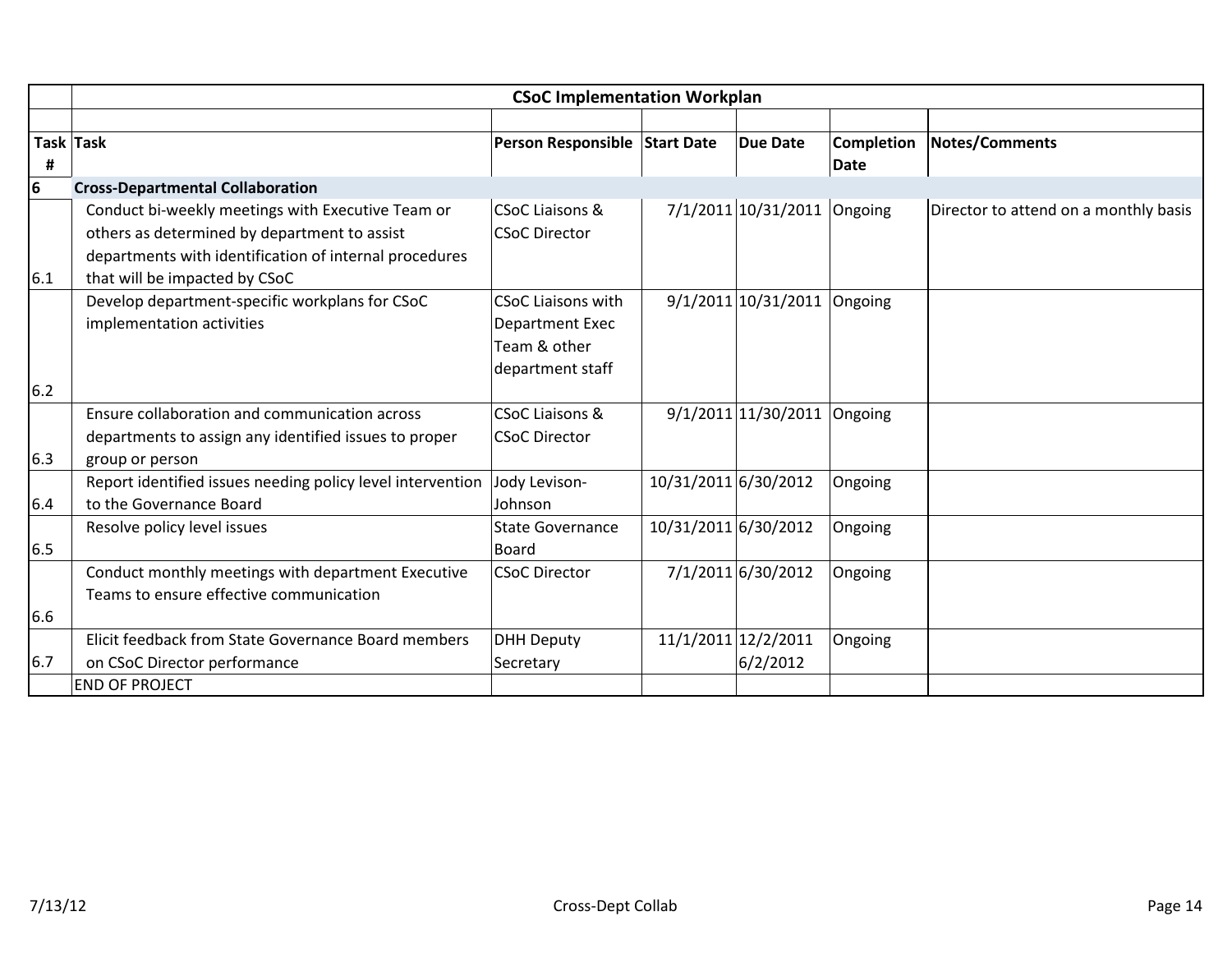|                | <b>CSoC Implementation Workplan</b>                                 |                               |                       |                       |                   |                                                |  |  |  |
|----------------|---------------------------------------------------------------------|-------------------------------|-----------------------|-----------------------|-------------------|------------------------------------------------|--|--|--|
|                |                                                                     |                               |                       |                       |                   |                                                |  |  |  |
|                | Task Task                                                           | Person Responsible Start Date |                       | <b>Due Date</b>       | <b>Completion</b> | <b>Notes/Comments</b>                          |  |  |  |
| Ħ,             |                                                                     |                               |                       |                       | <b>Date</b>       |                                                |  |  |  |
| $\overline{7}$ | <b>Family &amp; Youth Voice</b>                                     |                               |                       |                       |                   |                                                |  |  |  |
|                | Develop Family Lead role/responsibilities for CSoC Team             | Jody Levison-                 |                       | 7/1/2011 7/15/2011    | 7/15/2011         |                                                |  |  |  |
| 7.1            |                                                                     | Johnson                       |                       |                       |                   |                                                |  |  |  |
|                | Work with OBH Human Resources to develop Family                     | Jody Levison-                 |                       | 8/1/2011 8/15/2011    | 8/8/2011          |                                                |  |  |  |
| 7.2            | Lead job description                                                | Johnson                       |                       |                       |                   |                                                |  |  |  |
|                | Recruit and Hire CSoC Family Lead                                   | Jody Levison-                 |                       | 8/15/2011 10/15/2011  |                   | 11/21/2011 Family Lead position accepted       |  |  |  |
|                |                                                                     | Johnson                       |                       | 11/30/11              |                   | 11/21/11. Shawn Herbert begins on              |  |  |  |
|                |                                                                     |                               |                       |                       |                   | 12/12/11. Shawn Herbert resigned               |  |  |  |
| 7.3            |                                                                     |                               |                       |                       |                   | $2/17/2012$ .                                  |  |  |  |
|                | Establish partnership with LA Federation of Families for            | Jody Levison-                 |                       | 8/29/2011 9/30/2011   | 8/29/2011         |                                                |  |  |  |
|                | Children's Mental Health and emerging LA Youth MOVE                 | Johnson                       |                       |                       |                   |                                                |  |  |  |
| 7.4            | Chapter                                                             |                               |                       |                       |                   |                                                |  |  |  |
|                | Develop SCC Charter that defines purpose, roles and                 | <b>Shawn Herbert</b>          | 10/15/2011 11/30/2011 |                       |                   | Initial SCC meeting held 7/13/12               |  |  |  |
|                | responsibilities                                                    | Gwen Jackson                  | 12/19/2011 4/30/12    |                       |                   |                                                |  |  |  |
| 7.5            |                                                                     | Sheila Griffin                |                       | 7/30/2012             |                   |                                                |  |  |  |
|                | Form partnerships with other youth empowerment                      | Shawn Herbert                 | 8/1/2011              | 11/30/2011            |                   | 6/30/2012 Work with Magellan Youth Director    |  |  |  |
|                | programs/organizations as means to develop youth voice Gwen Jackson |                               | 11/30/2011 2/28/2012  |                       |                   | upon arrival in May                            |  |  |  |
|                | in the CSoC                                                         | Sheila                        |                       | 5/31/2012             |                   |                                                |  |  |  |
|                |                                                                     | Griffin/Marvin                |                       |                       |                   |                                                |  |  |  |
| 7.6            |                                                                     | Alexander                     |                       |                       |                   |                                                |  |  |  |
| 7.7            | Begin recruitment for Statewide Coordinating Council                | Shawn Herbert                 | 11/30/2011            | 11/30/2011            |                   | 6/30/2012 Magellan MY LIFE events held in June |  |  |  |
|                | (SCC)                                                               | Gwen Jackson                  | 1/1/2012              | 2/28/2012             |                   |                                                |  |  |  |
|                |                                                                     | Sheila Griffin                |                       | 8/31/2012             |                   |                                                |  |  |  |
|                | Develop draft SCC charter and bylaws                                | Shawn Herbert                 |                       | 11/30/2011 12/31/2011 |                   | Initial SCC meeting held 7/13/12               |  |  |  |
|                |                                                                     | Gwen Jackson                  |                       | 2/28/2012             |                   |                                                |  |  |  |
| 7.8            |                                                                     | Sheila Griffin                |                       | 8/31/2012             |                   |                                                |  |  |  |
|                | Hold initial SCC meeting                                            | Shawn Herbert                 | 1/1/2012              | 1/31/2012             | 7/13/2012         |                                                |  |  |  |
|                |                                                                     | Gwen Jackson                  | 2/1/2012              | 2/28/2012             |                   |                                                |  |  |  |
| 7.9            |                                                                     | Sheila Griffin                |                       | 6/30/2012             |                   |                                                |  |  |  |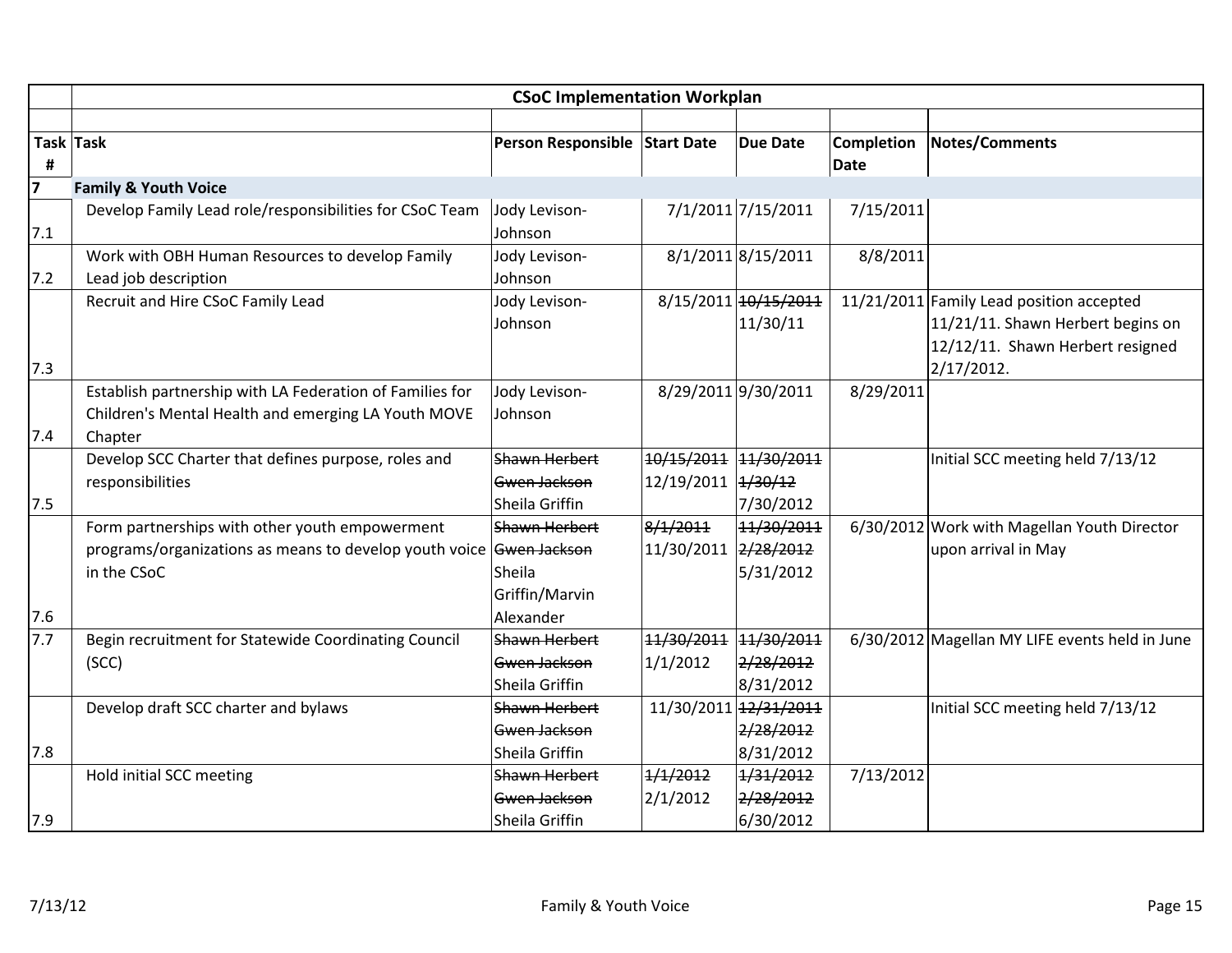|      | <b>CSoC Implementation Workplan</b>                    |                               |            |                    |                   |                |  |  |
|------|--------------------------------------------------------|-------------------------------|------------|--------------------|-------------------|----------------|--|--|
|      |                                                        |                               |            |                    |                   |                |  |  |
|      | Task Task                                              | Person Responsible Start Date |            | Due Date           | <b>Completion</b> | Notes/Comments |  |  |
| #    |                                                        |                               |            |                    | Date              |                |  |  |
| 7    | <b>Family &amp; Youth Voice</b>                        |                               |            |                    |                   |                |  |  |
|      | Work with FSOs to develop family and peer support      | Sheila Griffin/Mary           | 10/15/2011 | 1/31/2012          | Ongoing           |                |  |  |
|      | services                                               | Ann Donovan                   | 11/30/11   | 4/30/2012          |                   |                |  |  |
| 7.10 |                                                        | Mason                         |            |                    |                   |                |  |  |
|      | Partner with FSOs to develop family & youth leadership | Sheila Griffin/Mary           |            | 1/1/2012 1/31/2012 |                   |                |  |  |
|      | training                                               | Ann Donovan                   |            | 4/30/2012          |                   |                |  |  |
|      |                                                        | Mason/Marvin                  |            | 10/31/12           |                   |                |  |  |
|      |                                                        | Alexander                     |            |                    |                   |                |  |  |
| 7.11 |                                                        |                               |            |                    |                   |                |  |  |
|      | <b>END OF PROJECT</b>                                  |                               |            |                    |                   |                |  |  |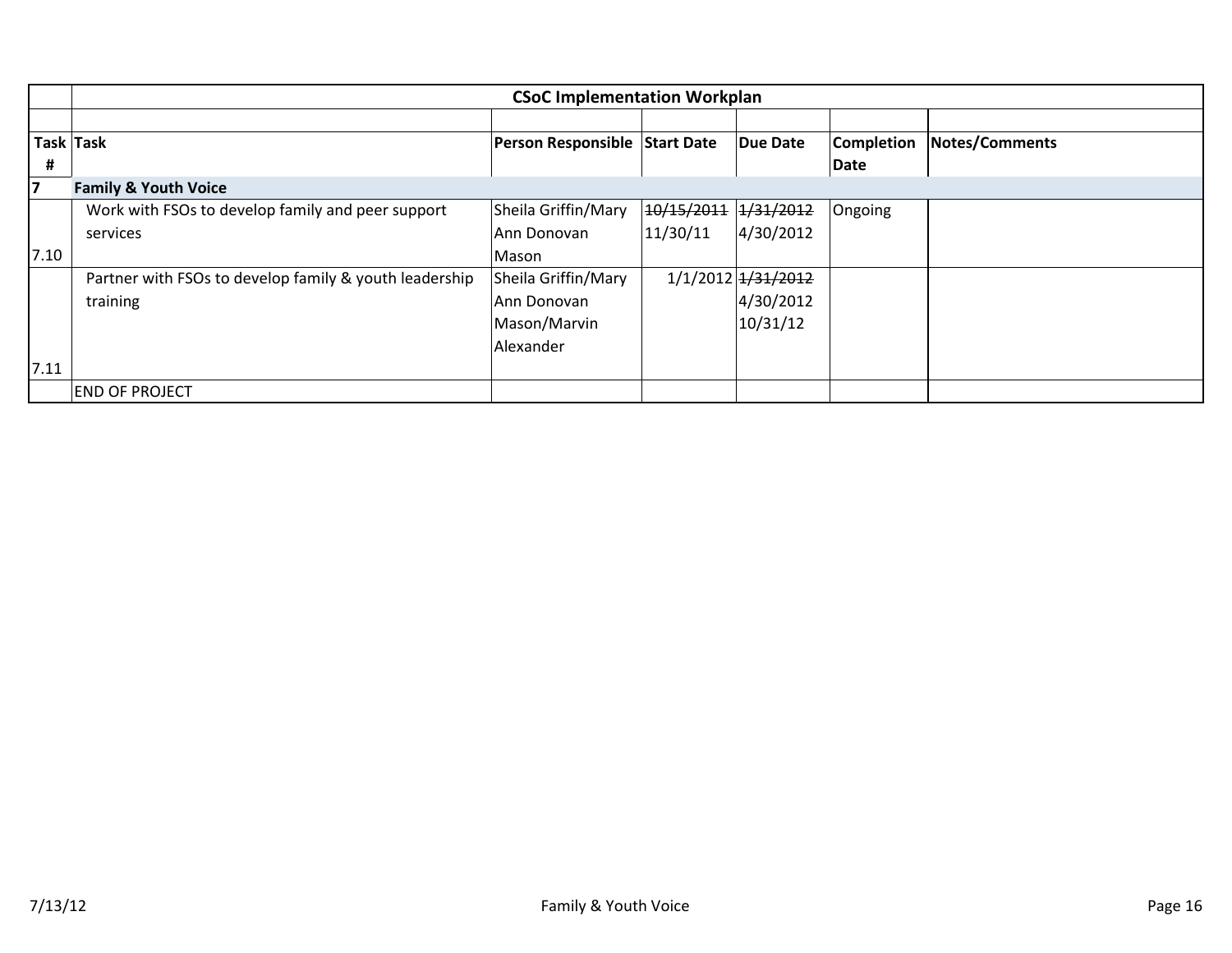|     | <b>CSoC Implementation Workplan</b>                   |                               |                    |                       |                   |                                                |  |  |
|-----|-------------------------------------------------------|-------------------------------|--------------------|-----------------------|-------------------|------------------------------------------------|--|--|
|     |                                                       |                               |                    |                       |                   |                                                |  |  |
|     | Task Task                                             | Person Responsible Start Date |                    | <b>Due Date</b>       | <b>Completion</b> | <b>Notes/Comments</b>                          |  |  |
| #   |                                                       |                               |                    |                       | <b>Date</b>       |                                                |  |  |
| 8   | <b>Communications</b>                                 |                               |                    |                       |                   |                                                |  |  |
|     | Identify initial communications priorities            | <b>State Governance</b>       |                    | 5/1/2011 7/8/2011     |                   | 7/8/2011 Also based on work done by            |  |  |
| 8.1 |                                                       | <b>Board</b>                  |                    |                       |                   | <b>Communications Workgroup</b>                |  |  |
|     | Meet with DHH Bureau of Media & Communications        | Jody Levison-                 |                    | 7/26/2011 7/26/2011   | 7/26/2011         |                                                |  |  |
|     | regarding CSoC communication needs                    | Johnson                       |                    |                       |                   |                                                |  |  |
| 8.2 |                                                       |                               |                    |                       |                   |                                                |  |  |
|     | Formulate initial recommendations for communication   | Lisa Faust /                  | 7/26/2011 8/4/2011 |                       | 8/4/2011          |                                                |  |  |
|     | activities                                            | Jody Levison-                 |                    |                       |                   |                                                |  |  |
| 8.3 |                                                       | Johnson                       |                    |                       |                   |                                                |  |  |
|     | Present initial communications recommendations to     | Lisa Faust /                  |                    | 8/5/2011 8/5/2011     | 8/5/2011          |                                                |  |  |
|     | Governance Board for review and approval              | Jody Levison-                 |                    |                       |                   |                                                |  |  |
| 8.4 |                                                       | Johnson                       |                    |                       |                   |                                                |  |  |
|     | Develop next steps based on input and decisions from  | Lisa Faust /                  |                    | 8/8/2011 8/15/2011    |                   | 8/31/2011 Ensure adequate attention to         |  |  |
|     | Governance Board                                      | Jody Levison-                 |                    |                       |                   | outreach to Legislators                        |  |  |
| 8.5 |                                                       | Johnson                       |                    |                       |                   |                                                |  |  |
|     | Develop and execute contract for Communications       | Lisa Faust /                  |                    | 8/15/2011 9/15/2011   |                   | 9/30/2011 Initial meeting with contractor held |  |  |
|     | contractor                                            | Jody Levison-                 |                    |                       |                   | 9/8/11, contract approved by DOA               |  |  |
| 8.6 |                                                       | Johnson                       |                    |                       |                   | 12/22/2011                                     |  |  |
|     | Hold session with Governance Board members and        | Lisa Faust /                  |                    | 9/16/2011 10/15/2011  | 9/30/2011         |                                                |  |  |
|     | Communications contractor to gain input into approach | Jody Levison-                 |                    |                       |                   |                                                |  |  |
| 8.7 |                                                       | Johnson                       |                    |                       |                   |                                                |  |  |
|     | Work with Communications contractor to develop        | Lisa Faust /                  |                    | 10/15/2011 10/31/2011 |                   | 12/11/2011 Draft presented to Governance       |  |  |
|     | communications plan                                   | Jody Levison-                 |                    | ongoing               |                   | Board, revisions ongoing                       |  |  |
|     |                                                       | Johnson / Yvonne              |                    |                       |                   |                                                |  |  |
| 8.8 |                                                       | Diaz Domingue                 |                    |                       |                   |                                                |  |  |
|     | Develop more specific workplan based on approved      | <b>Yvonne Diaz</b>            | 1/1/2012           | 1/30/2012             | 3/23/2012         |                                                |  |  |
| 8.9 | <b>Communications Plan</b>                            | Domingue                      |                    |                       |                   |                                                |  |  |
|     | Develop CSoC logo                                     | <b>Yvonne Diaz</b>            | 2/7/2012           | 2/21/2012             | 2/24/2012         |                                                |  |  |
|     |                                                       | Domingue                      |                    |                       |                   |                                                |  |  |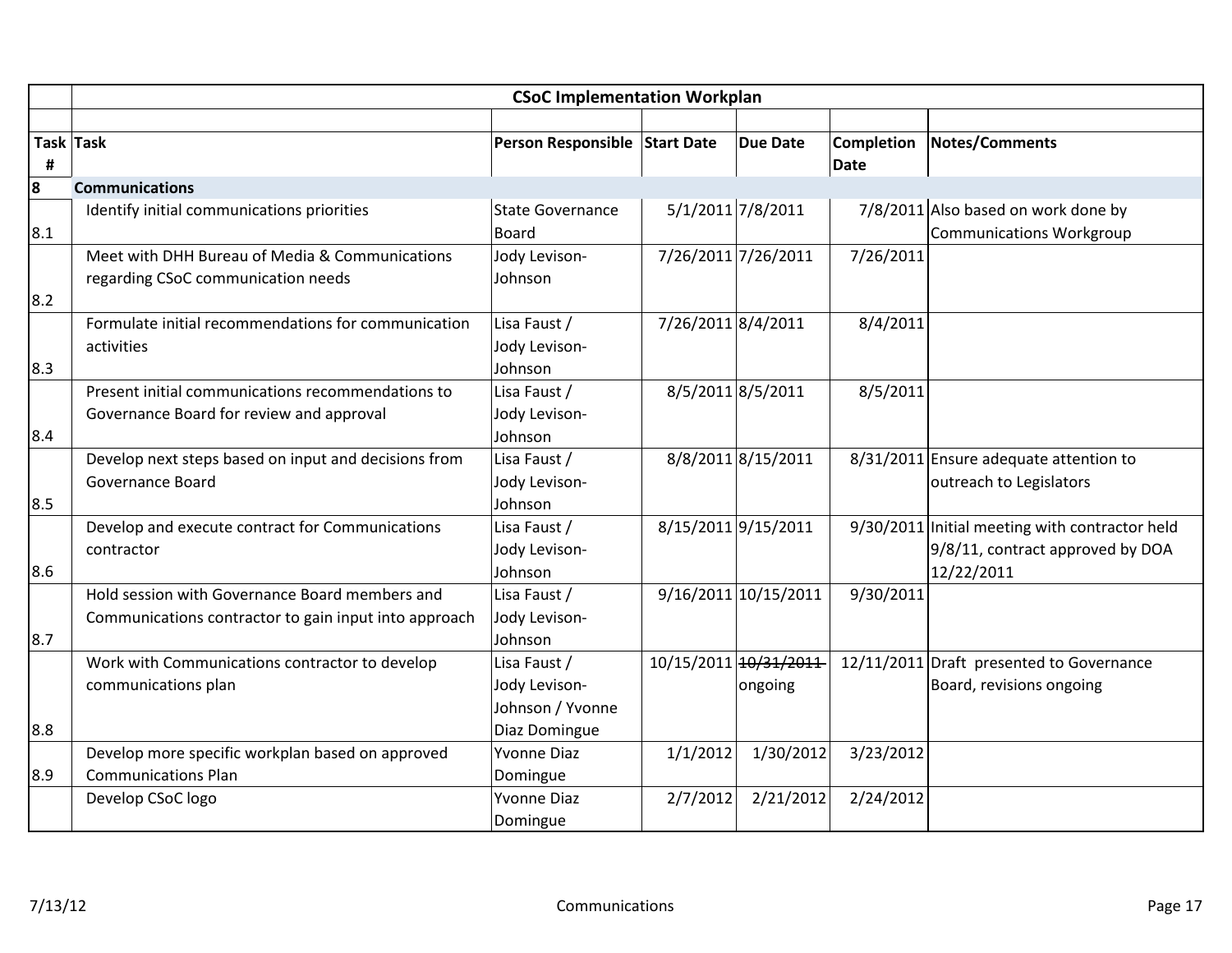|   | <b>CSoC Implementation Workplan</b>                                    |                               |                    |                    |                   |                       |  |  |  |
|---|------------------------------------------------------------------------|-------------------------------|--------------------|--------------------|-------------------|-----------------------|--|--|--|
|   |                                                                        |                               |                    |                    |                   |                       |  |  |  |
|   | Task Task                                                              | Person Responsible Start Date |                    | Due Date           | <b>Completion</b> | <b>Notes/Comments</b> |  |  |  |
| # |                                                                        |                               |                    |                    | Date              |                       |  |  |  |
| 8 | <b>Communications</b>                                                  |                               |                    |                    |                   |                       |  |  |  |
|   | Develop Templates for webpage, fact sheets                             | Yvonne Diaz                   | 2/7/2012           | 4/15/2012          | 4/30/2012         |                       |  |  |  |
|   |                                                                        | Domingue                      |                    |                    |                   |                       |  |  |  |
|   | Launch Webpage                                                         | <b>Yvonne Diaz</b>            | 3/19/2012 5/1/2012 |                    |                   |                       |  |  |  |
|   |                                                                        | Domingue                      |                    | 8/1/2012           |                   |                       |  |  |  |
|   | Collect, archive & distribute best practice protocols from Yvonne Diaz |                               | 3/19/2012          | $5/1/2012$ Ongoing |                   |                       |  |  |  |
|   | regional WAAs/FSOs                                                     | Domingue                      |                    |                    |                   |                       |  |  |  |
|   | Archive CSoC success stories from the field                            | <b>Yvonne Diaz</b>            | 3/19/2012 Ongoing  |                    | Ongoing           |                       |  |  |  |
|   |                                                                        | Domingue                      |                    |                    |                   |                       |  |  |  |
|   |                                                                        |                               |                    |                    |                   |                       |  |  |  |
|   | <b>END OF PROJECT</b>                                                  |                               |                    |                    |                   |                       |  |  |  |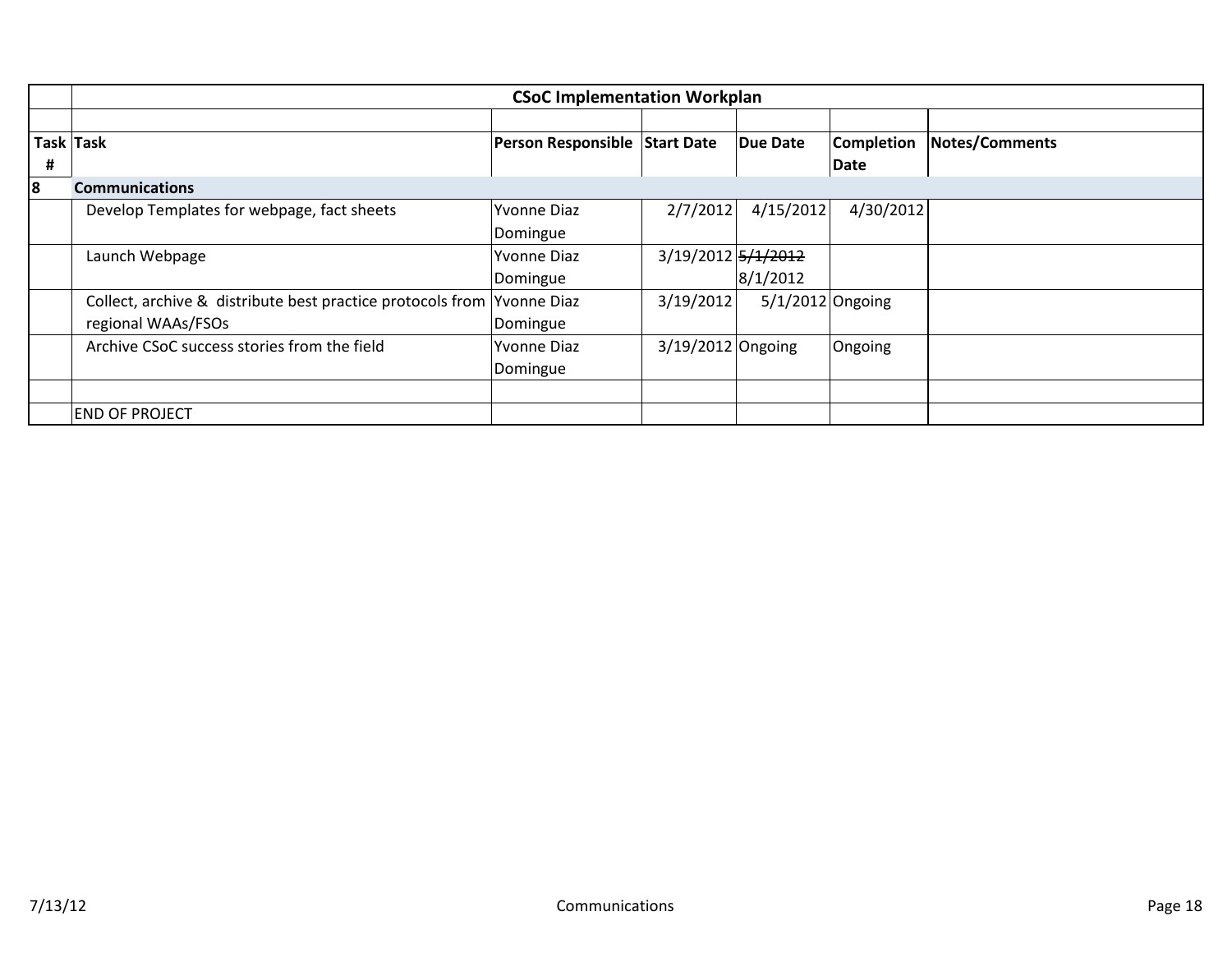|      | <b>CSoC Implementation Workplan</b>                       |                               |                    |                      |                   |                                                 |  |  |  |
|------|-----------------------------------------------------------|-------------------------------|--------------------|----------------------|-------------------|-------------------------------------------------|--|--|--|
|      |                                                           |                               |                    |                      |                   |                                                 |  |  |  |
|      | Task Task                                                 | Person Responsible Start Date |                    | <b>Due Date</b>      | <b>Completion</b> | Notes/Comments                                  |  |  |  |
| #    |                                                           |                               |                    |                      | Date              |                                                 |  |  |  |
| 9    | <b>Quality &amp; Accountability</b>                       |                               |                    |                      |                   |                                                 |  |  |  |
|      | Identify each department's outcomes and indicators of     | Jody Levison-                 |                    | 8/1/2011 8/31/2011   | 11/10/2011        |                                                 |  |  |  |
| 9.1  | importance                                                | Johnson                       |                    | 11/30/11             |                   |                                                 |  |  |  |
|      | Form CSoC Quality Assurance Committee                     | <b>State Governance</b>       |                    | 6/24/2011 9/30/2011  |                   | 9/14/2011 Chair identified, membership to be    |  |  |  |
|      |                                                           | <b>Board</b>                  |                    |                      |                   | determined, first meeting scheduled             |  |  |  |
| 9.2  |                                                           |                               |                    |                      |                   | for 9/14/11                                     |  |  |  |
|      | Create mutually defined goals and outcomes for the        | <b>Karen Stubbs</b>           |                    | 9/1/2011 10/31/2011  | 12/6/2011         |                                                 |  |  |  |
|      | CSoC initiative that incorporates key areas of importance |                               |                    | 11/30/11             |                   |                                                 |  |  |  |
| 9.3  | from all departments and the QMS                          |                               |                    |                      |                   |                                                 |  |  |  |
|      | Work with SMO to ensure data capture is in place for key  | Jody Levison-                 |                    | 11/1/2011 12/31/2011 | 7/10/2012         |                                                 |  |  |  |
|      | outcomes/indicators                                       | Johnson / Joe                 |                    | 3/31/2012            |                   |                                                 |  |  |  |
| 9.4  |                                                           | Comaty                        |                    |                      |                   |                                                 |  |  |  |
|      | Form Interdepartmental Monitoring Team (IMT)              | Seth Kunen                    |                    | 10/1/2011 10/31/2011 | 4/5/2012          |                                                 |  |  |  |
|      |                                                           | Joe Comaty                    |                    | 11/30/11             |                   |                                                 |  |  |  |
| 9.5  |                                                           |                               |                    | 4/30/12              |                   |                                                 |  |  |  |
|      | Provide introductory training to IMT                      | Seth Kunen                    | 11/1/2011 11/30/11 |                      | 4/5/2012          |                                                 |  |  |  |
| 9.6  |                                                           | Joe Comaty                    |                    | 4/30/12              |                   |                                                 |  |  |  |
|      | Work to develop effective interface between IMT and       | Seth Kunen Joe                |                    | 10/1/2011 14/30/2011 | Ongoing           |                                                 |  |  |  |
|      | QAC                                                       | Comaty / Jody                 |                    | 1/15/12              |                   |                                                 |  |  |  |
| 9.7  |                                                           | Levison-Johnson               |                    | 4/30/2012            |                   |                                                 |  |  |  |
|      | Develop draft reporting format that allows QAC and        | Karen Stubbs                  |                    | 12/1/2011 12/31/2011 |                   | 11/9/2011 Priority issues document developed    |  |  |  |
| 9.8  | State Governance Board to monitor key areas               |                               |                    |                      |                   |                                                 |  |  |  |
|      | Present draft reporting format to QAC and SGB for input   | Karen Stubbs                  |                    | 1/1/2012 1/31/2012   |                   | 3/23/2012 Completed for SR 119; additional      |  |  |  |
| 9.9  | and approval                                              |                               |                    |                      |                   | work continues                                  |  |  |  |
|      | Develop process to monitor fidelity to CSoC               | Marlene Matarese /            |                    | 1/1/2012 3/1/2012    |                   | 7/10/2012 Work with National Wraparound         |  |  |  |
|      | values/practice in implementing regions                   | Jody Levison-                 |                    | 5/31/2012            |                   | Evaluation Team at University of                |  |  |  |
| 9.10 |                                                           | Johnson                       |                    |                      |                   | Washington                                      |  |  |  |
|      | Develop draft report for SR 119 for review/approval by    | Brandy Hamilton /             |                    | 3/1/2012 3/31/2012   |                   | 3/23/2012 First report submitted 4/30/12; draft |  |  |  |
|      | <b>State Governance Board</b>                             | Jody Levison-                 |                    |                      |                   | report developed for 7/30/12                    |  |  |  |
| 9.11 |                                                           | Johnson                       |                    |                      |                   |                                                 |  |  |  |